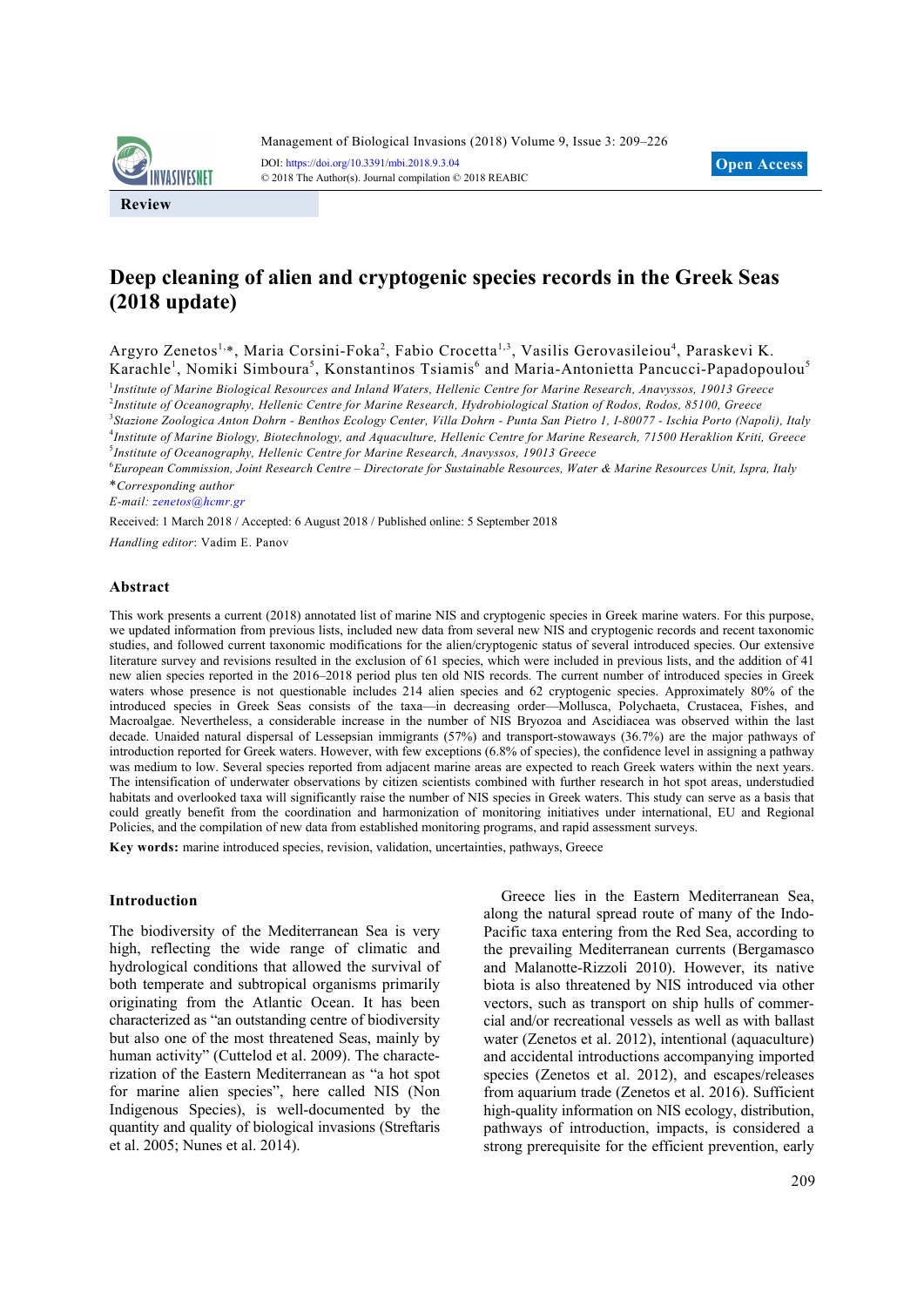detection, rapid response and management of biological invasions, and the effective implementation of legislation (Katsanevakis et al. 2015).

So far, the alien biota of Greece has been mostly compiled/reviewed in four main articles (Pancucci-Papadopoulou et al. 2005a, b; Zenetos et al. 2009, 2011). The latest report (Zenetos et al. 2015) is based on 2014 data but does not include an inventory of species. A thorough revision of non-indigenous Mollusca in Greek marine waters has been carried out recently (Crocetta et al. 2017), while macroalgae were critically studied earlier (Tsiamis 2012). In addition, annotated checklists of the Ascidiacea, Bryozoa and Polychaeta species reported from Greek waters were recently compiled within the framework of the Greek Taxon Information System (GTIS) of the LifeWatchGreece Research Infrastructure (Antoniadou et al. 2016; Bailly et al. 2016; Gerovasileiou and Rosso 2016; Faulwetter et al. 2017), including several NIS. However, research activities have been intensified during the last decade and new records of alien Porifera, Bryozoa, Echinodermata, Ascidiacea, and Vertebrata have been published recently (Corsini-Foka and Kondylatos 2015; Crocetta et al. 2015; Tsiamis et al. 2015; Karachle et al. 2016; Kondylatos et al. 2016; Zenetos et al. 2016, 2017b; Gerovasileiou et al. 2017; Stamouli et al. 2017; Ulman et at. 2017; Frantzis 2018; Giovos et al. 2018; Manousis et al. 2018 – see ELNAIS news https://elnais.hcmr.gr/ accessed on 30.5.2018).

Moreover, due to the recent reassessments of the alien or cryptogenic status of some alien species by Zenetos et al. (2017a) and the rapidity of taxonomic and molecular advances, it was deemed necessary to review, update and validate the list of alien and cryptogenic species of Greece carefully. Therefore, the aim of this work was to review published data and to address the taxonomic uncertainties as well as uncertainties in the mode of introduction of NIS in Greek waters.

# **Methodology**

An extensive literature survey was conducted. Indexed papers were searched, but an attempt was also made to cover grey literature as much as possible (i.e. non peer-reviewed and/or non-indexed papers, and PhD theses) due to many historical journals not being indexed, and faunal records still being published in non-indexed journals. Collected data were re-analysed and taxonomically adjusted, according to the World Register of Marine Species (WoRMS Editorial Board 2018), although there were several exceptions; e.g. in some cases WoRMS has not adopted the latest taxonomic review nomenclature such as in the case

of the genus *Loimia* Malmgren, 1866 which according to Jirkov and Leontovich (2017) is considered a synonym of *Axionice* Malmgren, 1866. In such a case and according to the latest checklist on Greek polychaete fauna (Faulwetter et al. 2017) we followed the latest revisions in the nomenclature of the species.

For the final list, only taxa with high certainty of presence in Greece were considered as validated, based on at least one of the following criteria: a) at least one record in the Greek seas has been sufficiently documented (with detailed descriptions and/or illustrations); b) genetic data have confirmed the record; c) voucher specimen(s) are deposited in a museum collection. The rest of the species temporarily remain unverified.

A new subdivision of introduced species in alien, cryptogenic and debatable (species with an unresolved taxonomic status) was introduced so as to distinguish between alien status and population status (establishment success).

The following data are provided for each introduced species listed:

- $\checkmark$  Updated nomenclature;
- $\checkmark$  Date of the first finding (year) in Greece. We refer to the first collection/ observation date (when reported) and not the publication date. For unpublished data, we searched through museum collections and contacted the authors of the first report when possible. In cases where it was impossible to clarify the first collection/observation date, we noted that the species was found before the publication date (e.g. before 1955);
- $\checkmark$  Alien, cryptogenic, or debatable status;
- $\checkmark$  Population Status (= Establishment success) in Greece, defined on the basis of the following terminology: Casual (Cas), a species whose only a single or few specimens have been recorded; Established (Est), a species with at least a selfmaintaining population currently known to occur in the wild; Invasive (Inv), an established species that is spreading rapidly, with documented impacts on the ecosystem and its services; Unknown (Unk), mainly for old records whose recent population status is not reported/published as well as for newly reported species; and (Que) species whose presence in the country is questionable and needs to be confirmed (re-examination of material if available).
- Most plausible pathway(s) of introduction in Greek waters, according to the CBD classification (CBD 2014) as follows:
	- (COR) = CORRIDOR, interconnected waterways/ basins/seas; this is the case of Lessepsian immigrants;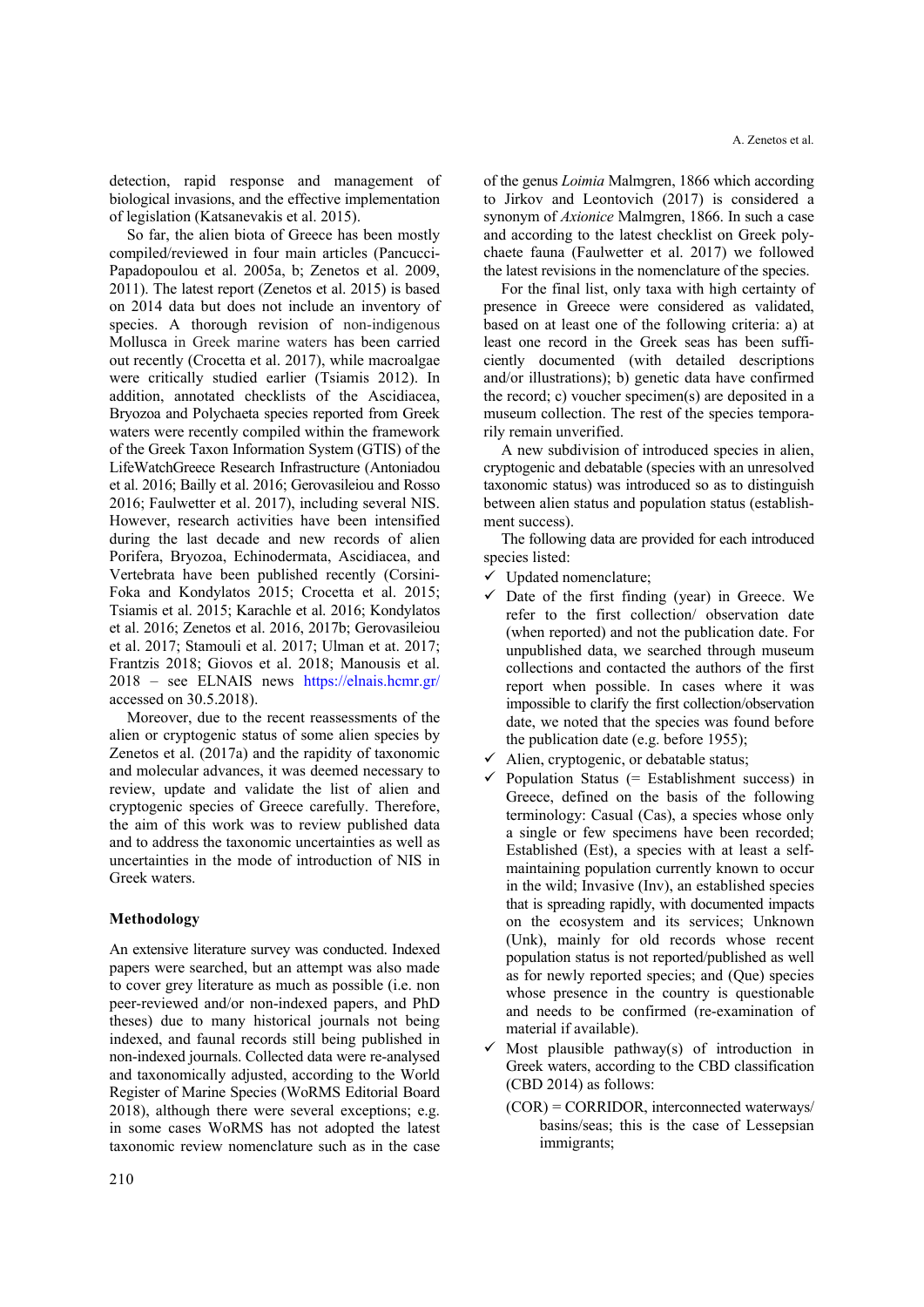- (UNA) = UNAIDED: Natural dispersal across borders of NIS that have been introduced through other pathways as in the case of Lessepsian immigrants
- (EC) = ESCAPE FROM CONFINEMENT, i.e. aquaculture/mariculture; aquarium species; live food and live bait. Intentional (accidental or irresponsible) release of live organisms from confinement, including cases such as the disposal of aquaria kept species into the environment falls into this category.
- (TC) = TRANSPORT-CONTAMINANT, i.e. contaminated nursery material; contaminated bait; food contaminant (including live food); contaminant on animals (except parasites, species transported by host/vector); parasites on animals (including species transported by host and vector); contaminant on plants (except parasites, species transported by host/vector); parasites on plants (including species transported by host and vector);
- (TS) = TRANSPORT-STOWAWAY, i.e. angling/ fishing equipment; hitchhikers on ship/boat (excluding ballast water and hull fouling); ship/boat ballast water; ship/boat hull fouling; other means of transport;
- (UN) = UNKNOWN, when more than 3 potential pathways are suspected.

The link between species and pathways was based on scientific literature, i.e. on published justification by experts of why a species is believed to be introduced via a specific pathway. More than one pathway/vector was assigned to a species when different introduction events by different pathways/ vectors occurred within Greek Seas. A degree of certainty was assigned to each pathway according to Katsanevakis et al. (2013b). In brief, the following rating scheme was applied.

- 1. There is direct evidence of a pathway/vector;
- 2. A most likely pathway/vector can be inferred: in some cases, a specific vector could not be inferred, e.g. some species probably introduced by shipping could not be further linked to ballast waters or hull fouling and were classified as "shipping/ unknown";
- 3. One or more possible pathways/vectors can be inferred;
- 4. when pathway is "*UNKNOWN*" and there is doubt as to any specific pathway explaining an arrival.

# **Results and discussion**

Zenetos et al. (2017a) acknowledged that no list at national/regional scale is fully reliable unless it is the result of close collaboration among local experts. Yet, even then, all lists need constant revision. Every checklist also requires continuous updating in the light of new information on: a) new arrivals [e.g. *Isognomon legumen* (Gmelin, 1791) (see Micali et al. 2017)] and/or overlooked species (e.g. some taxa such as bryozoans that can easily go unnoticed); b) range expansion of already known species resulting in a change of their establishment success, e.g. *Penaeus hathor* (Burkenroad, 1959) (see Kondylatos and Corsini-Foka 2017) and whose status was switched from casual to established; and *Pterois miles* (Bennett, 1828) that proved to be invasive since 2017 (M. Corsini-Foka, pers. observation); c) changes in identification/nomenclature resulting from both traditional taxonomy and molecular studies, e.g. *Ciona robusta* Hoshino and Tokioka, 1967. Nowadays, *C. robusta* can be safely assigned the status of introduced in the Mediterranean, being reported there since the 19<sup>th</sup> Century (Savigny 1816, as *Phallusia intestinalis*), most often under the name *C. intestinalis*  (Zenetos et al. 2017a and references therein).

Consequently, the list of alien and cryptogenic species in Greek waters that was first compiled in 2005 (Pancucci-Papadopoulou et al. 2005a, b), and then updated in 2009 (Zenetos et al. 2009), 2010 (Zenetos et al. 2011), and 2014 (Zenetos et al. 2015) is now outdated and includes some inevitable errors. Thus, the current effort elucidates any discrepancies with previous inventories, adding new records, removing species that are native to the Mediterranean Sea and misidentifications, as well as discussing questionable cases.

## *A. Species reported as alien or cryptogenic in previous lists/publications, now removed from the list*

Species reported in previous check lists of alien biota in Greece, including those reported in recent publications, which were removed following the current review are listed in Appendix 1.

Regarding **microalgae** species, the presence of *Proboscia indica* (H. Peragallo) Hernandez-Becerril and *Prorocentrum triestinum* J. Schiller in the Mediterranean Sea has been considered as the outcome of marginal dispersal and not due to anthropogenic introductions and should thus be excluded (see also Gómez 2008). In our opinion, *Alexandrium taylori* Balech should be also excluded, due to the aforementioned reason. Regarding *Karenia brevis* (C.C. Davis) Gert Hansen and O. Moestrup, Gómez (2008) questioned the correct identification of the Mediterranean records; hence, we prefer to exclude this species from the Greek NIS list. *Alexandrium insuetum* Balech, a species only known from the Mediterranean Sea and west Pacific Ocean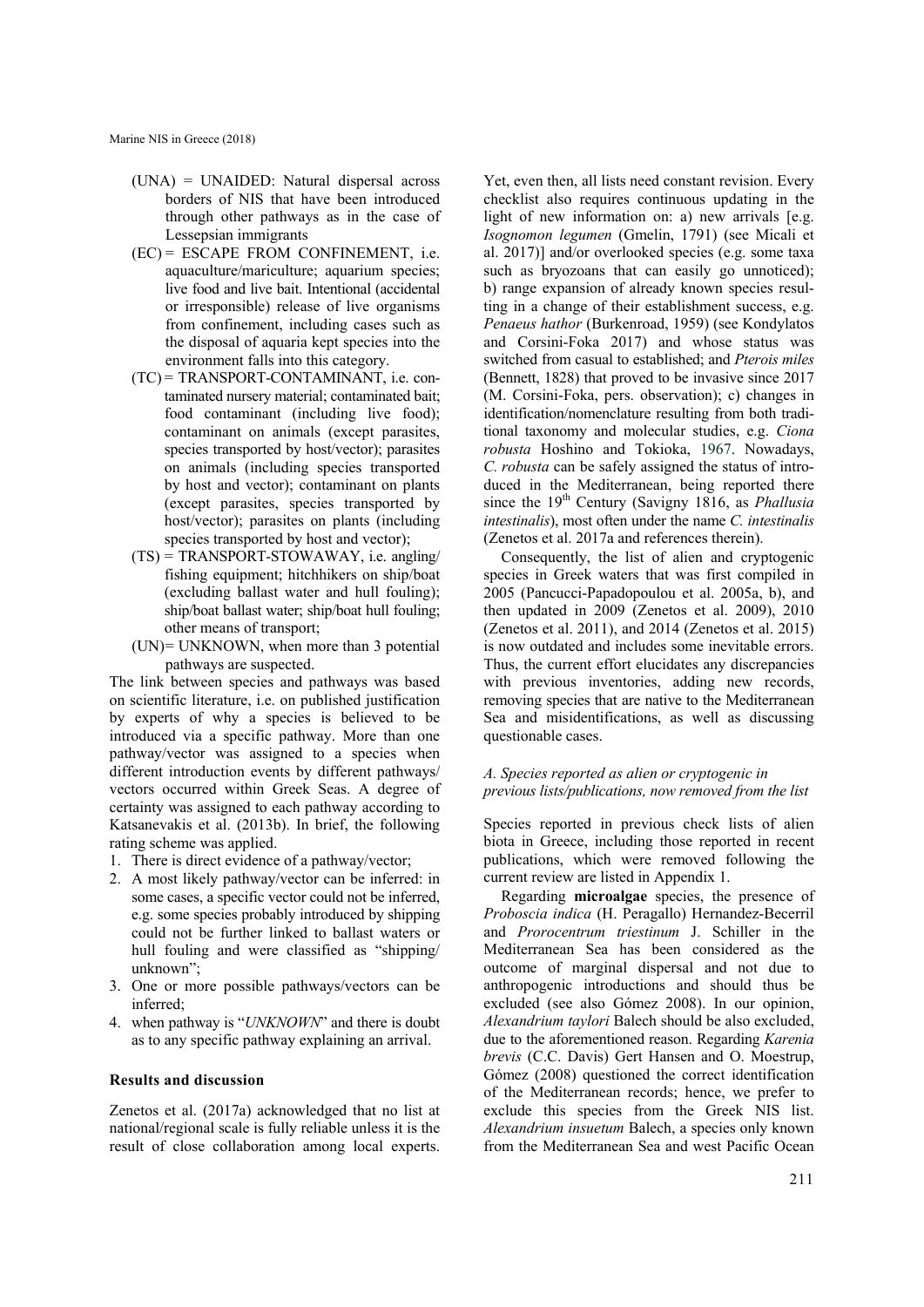(Gómez 2006), is possibly native to the Mediterranean Sea, since Steidinger and Tangen (1997) reported differences in the sulcal plates between the Mediterranean and Pacific specimens, questioning the conspecificity of the two populations. Finally, *Histioneis detonii* Rampi has been rarely reported from the Mediterranean and the Pacific (Gómez 2006), but there are no indications supporting its alien status in the Mediterranean Sea.

As regards **macroalgae**, *Bonnemaisonia hamifera* Hariot has been reported once, but without documentation, in conference proceedings focusing on corals (Skoufas and Tsirika 2003), originating from the North Aegean Sea. In the absence of confirmed records of the species in the Eastern Mediterranean Sea, we would exclude this species from the Greek NIS list. In addition, *Chondria pygmaea* Garbary and Vandermeulen, an epiphyte of the common alien seagrass *Halophila stipulacea* (Forsskål) Ascherson, reported by Tsiamis et al. (2010), as "*highly probable presence, needs observation*", should be excluded since this species has never been observed in the Greek seas until today.

Zenetos et al. (2011) listed six **foraminiferan** species based mostly on Koukousioura et al. (2010) who reported them as cryptogenic. The status of the amphisteginids *Amphistegina lessonii* d'Orbigny, 1826, *Amphistegina madagascariensis* d'Orbigny, 1903 and *Amphistegina lobifera* Larsen, 1976 is problematic. Currently, the former two are removed because of potential misidentification/synonymy with the cryptogenic *A. lobifera*, an invasive species in coastal ecosystems of the Aegean Sea (Triantaphyllou et al. 2012).

An example of the accumulation of errors transferred from one checklist to another, the **polychaete** *Sigambra constricta* (Southern, 1921) was reported by Arvanitidis (2000) from the Aegean Sea based on records from the Turkish Aegean (Ergen 1987) and the Sea of Marmara (Rullier 1963); the species was subsequently erroneously included in the Greek checklist by Simboura and Nicolaidou (2001). In the current review, nine polychaete species were excluded. These include five species recorded from the Turkish Aegean coastline, which were erroneously included on Greek checklists (Simboura and Nicolaidou 2001) and another four species [*Hydroides dianthus* (Verrill, 1873), *Leocrates chinensis* Kinberg, 1866, *Lumbrineris perkinsi* Carrera-Parra, 2001*, Marphysa disjuncta* Hartman, 1961] that actually represent putative native species (Faulwetter et al. 2017). Among the misidentified species, *Marphysa disjuncta* Hartman, 1961 was reported from Greece by Simboura et al. (2010), but Kurt Şahin (2014) doubts its presence in the Mediterranean after re-examination of material that was assigned to

*Marphysa cinari* Kurt-Sahin, 2014 (see Faulwetter et al. 2017).

The rationale for excluding 16 **molluscan** species, listed as aliens in previous reviews, is fully explained in Crocetta et al. (2017). All these species are listed in Appendix 1; exclusion parameters range from misidentifications [e.g. *Centrocardita akabana* (Sturany, 1899) and *Pseudochama corbierei* (Jonas, 1846)] to incorrect or invalid locality data [*Rapana rapiformis* (Born, 1778)] and records based on empty shells or material presumably imported through the souvenir trade [e.g. *Cerithium litteratum* (Born, 1778)]. Some species often reported from Greece were also listed as falsified, based on combinations of misidentifications and misreading [e.g. *Trochus erithreus*  Brocchi, 1821, *Murex forskoehlii forskoehlii* Röding, 1798, and *Cucurbitula cymbium* (Spengler, 1783)]. A high number of additional deletions based on records published in specialist papers were also previously corrected by Crocetta et al. (2017), but these taxa are not reported here. Eastern Mediterranean specimens formerly ascribed to the *L. pedicellatus* complex were recently ascribed to the Mediterranean endemism *Lyrodus mersinensis* Borges and Merckelbach, 2018 (see Borges and Merckelbach 2018), and therefore *L. pedicellatus* is excluded from the cryptogenic list. To the aforementioned species five additional species should be added that were recently recorded from various Greek localities by Angelidis and Polyzoulis (2018), Lolas et al. (2018), and Manousis et al. (2018). Angelidis and Polyzoulis (2018) first recorded *Euthymella colzumensis* (Jousseaume, 1898) from the Mediterranean Sea based on a single empty shell from Astypalaia. According to material and methods used in Crocetta et al. (2017) and followed here for molluscs, its presence in Greece should be excluded until new Mediterranean and/or Greek findings are reported. In addition, the authors considered published records of *Viriola* sp. [cf. *corrugata* (Hinds, 1843)] to be ascribed to *Viriola* cf. *bayani* Jousseaume, 1884, and previous Greek records of *Isognomon legumen* (Gmelin, 1791) to be ascribed to both *I. legumen* and *Isognomon australica* (Reeve, 1858). As already pointed out, the taxonomy of species belonging to *Viriola* Jousseaume, 1884 needs to be reviewed, and, in particular, *V. bayani* and *V. corrugata* show wide similarities (see discussions in Marshall 1983; Crocetta et al. 2017; Steger et al. 2018). Pending additional and convincing studies, we here cautiously prefer to leave Mediterranean specimens as undetermined, although we move them here as to be possibly ascribed to *V. bayani*, in agreement with latest literature. With regards the two isognomonid taxa, a part of the general invertebrate book by Vine (1986) used by Angelidis and Polyzoulis (2018) to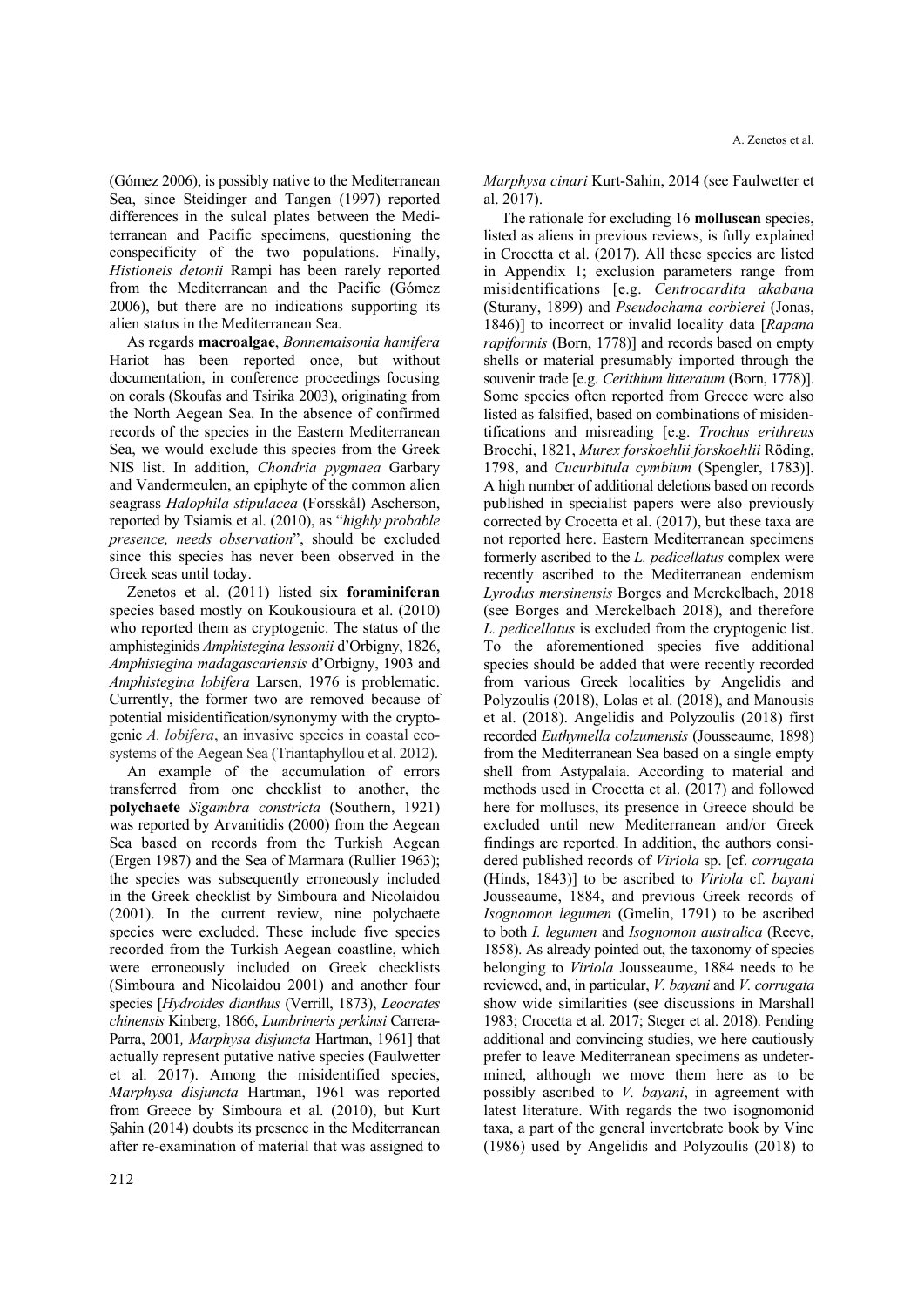state the presence of *I. australica* in the Red Sea, there is a general agreement in considering it as locally absent (e.g. Dekker and Orlin 2000; Rusmore-Villaume 2008; Huber 2010). The contemporary presence in Astypalaia of two taxa belonging to *Isognomon* Lightfoot, 1786, one of which apparently absent from the Red Sea, seems unlikely. Therefore, to avoid the inflation of alien molluscan records and pending molecular confirmations, we prefer here to ascribe both records to the Red Sea taxon *I. legumen*. Lolas et al. (2018) recorded *Nassarius vittatus* (A. Adams, 1853) while studying molluscan assemblages associated with *Cystoseira* in the Pagasitikos Gulf, but this record is unsubstantiated and presumably based on a misidentification for native taxa belonging to the *Tritia corniculum* (Olivi, 1792) complex. Finally, Manousis et al. (2018) first recorded *Aspella anceps* (Lamarck, 1822) and *Nucella lapillus* (Linnaeus, 1758) from Greece. The former, a cryptogenic species in the Mediterranean Sea, was recorded as based on worn shells lacking the intricalx, and thus cannot be positively identified at species level. For the same reason, we cannot exclude that such a record is based on fossil *Aspella* shells. On the other hand, the record of *N. lapillus* is based on two live specimens found at 10 m depth. This species only lives at tide level, therefore suggesting that these specimens may have been most likely mechanically discarded in the field.

As for **crustaceans***,* the titan acorn barnacle *Megabalanus coccopoma* (Darwin, 1854) and the isopod *Paradella dianae* (Menzies, 1962) have only been reported from ship hulls moored in Saronikos Gulf (Polychronidis et al. in Siokou et al. 2013) and Heraklion port (Ulman et al. 2017), respectively. Following strict classification criteria [exclusively associated with its vector: Marchini et al. 2015], they are not considered as valid records in Greece. The Indian Ocean amphipod *Stenothoe gallensis* Walker, 1904 was long considered an alien species in the Mediterranean Sea until Krapp-Schickel (2013) demonstrated that the Mediterranean material was a misidentification of *Stenothoe cattai* Stebbing, 1906. As there is no evidence that the East Atlantic shrimp *Synalpheus africanus* Crosnier and Forest, 1965 has entered the Mediterranean with a human vector, it is removed from the current list. The velvet swimming crab *Necora puber* (Linnaeus, 1767) is excluded from the list because its record is based on an old unsubstantiated finding only (Athanassopoulos 1917). Collections of Athanassopoulos (1917) were examined in detail by Koukouras et al. (1992), who were unable to find any preserved specimens of *Necora puber* in the Zoology Museum of Aristotle University of Thessaloniki.

The wide distribution of the copepod *Pseudocalanus elongatus* (Boeck, 1865) in the north Atlantic and Black Sea raises questions on its alien status in the Mediterranean. It is assumed that it could be a boreal relict (Zenetos et al. 2012) and as such it is removed from our list.

Three **bryozoans** that were indicated as NIS in a recent checklist of marine Bryozoa of Greece (Gerovasileiou and Rosso 2016) are excluded in this work (Appendix 1). These are: the ctenostome *Amathia gracillima* (Hincks, 1877), whose records in the Mediterranean Sea are doubtful (see Ferrario et al. 2018); the cheilostome *Crisularia plumosa* (Pallas, 1776), which was erroneously (possibly a typographic error) listed as NIS in Rosso and Di Martino (2016); and the cheilostome *Parasmittina raigii* (Audouin, 1826) whose taxonomic status in the Mediterranean Sea is not unanimously accepted, probably being a misidentification based on the use of wrong synonymies (A. Rosso, pers. commun.). The congeneric bryozoan *P. egyptiaca* (Waters, 1909) was recently reported from Agios Nikolaos marina in Kriti by Ulman et al. (2017) but is not included in the current work as it was found only on boat-hulls.

The alien **ascidian** *Rhodosoma turcicum* (Savigny, 1816) that was included in the recent checklist of Ascidiacea of Greece (Antoniadou et al. 2016) was also omitted in this work, as its record remains unverified and was based on secondary literature sources (Koukouras et al. 1995), possibly not from Greek waters (see Appendix 1).

Following Zenetos et al. (2012), **fishes** of tropical Atlantic origin that may have expanded their distribution range into the Mediterranean Sea unaided such as *Enchelycore anatina* (Lowe, 1838), *Gaidropsarus granti* (Regan, 1903), *Seriola fasciata*  (Bloch, 1793), *Sphoeroides pachygaster* (Muller and Troschel, 1848) and vagrant species of Atlantic origin such as *Rhizoprionodon acutus* (Rüppel, 1837) and *Alopias superciliosus* Lowe, 1841 have been excluded.

Another species recently excluded is *Iniistius pavo* Valenciennes, 1840, an Indo-Pacific labrid, which was a misidentification of a juvenile *Xyrichtys novacula*  (Linnaeus, 1758) (see Corsini-Foka et al. 2015).

In addition, some species have been removed from the list of Greek NIS either because they are old, undocumented records, and have been reported only once [*Anguilla japonica* Temminck and Schlegel, 1846, *Micropterus salmoides* (Lacepède, 1802)*,* and *Huso huso* (Linnaeus, 1758)] and/or because they are freshwater species accidentally reported in estuarine waters [the Danube sturgeon *Acipenser gueldenstaedtii*  Brandt and Ratzeburg, 1833*,* the parasitic nematode *Anguillicoloides crassus* (Kuwahara, Niimi and Itagaki,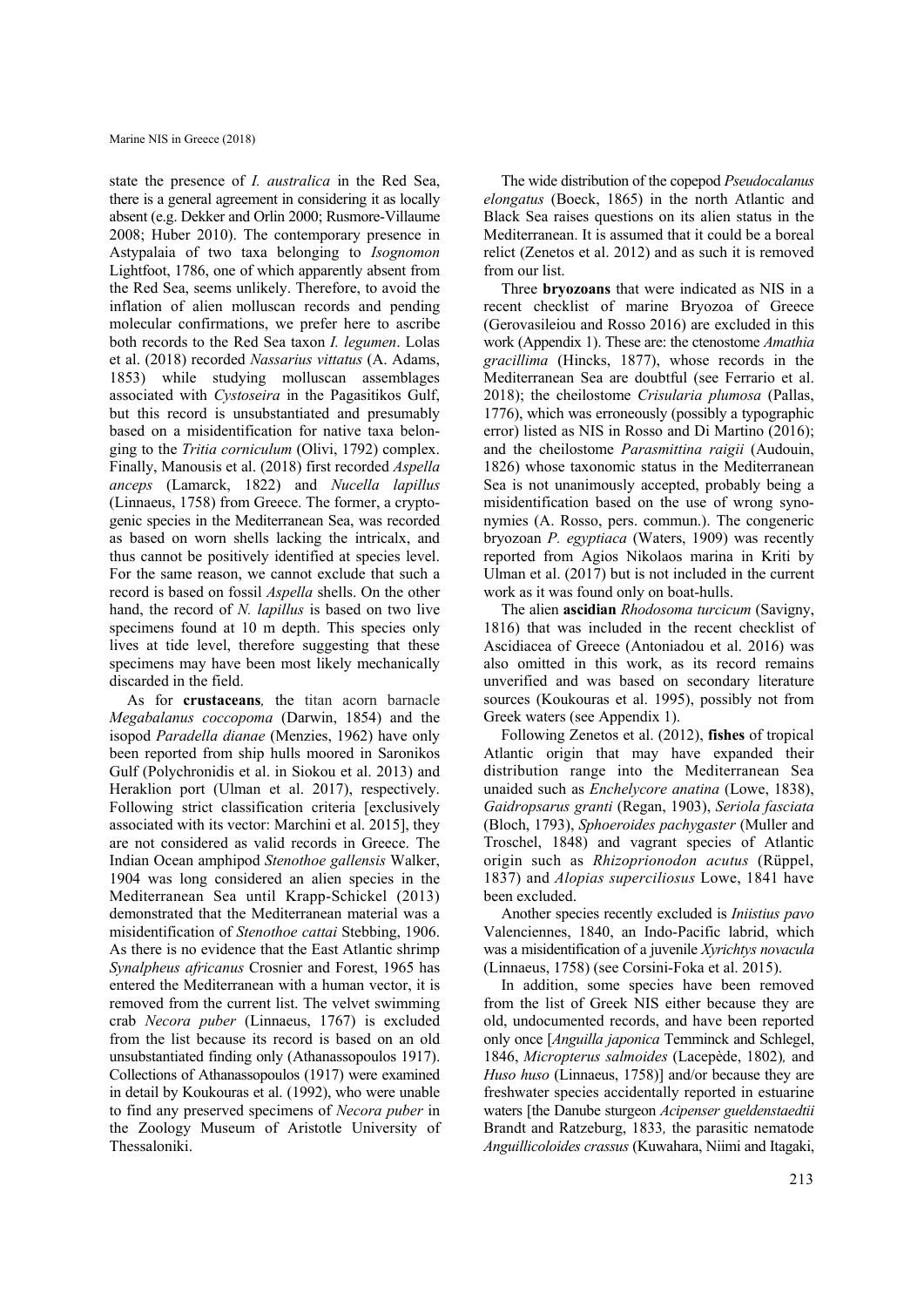1974), the oomycete *Aphanomyces astaci* Schikora, 1906, and the signal crayfish *Pacifastacus leniusculus*  (Dana, 1852)].

## *Β. Present status: additions, population status*

As regards the bacterium *Trichodesmium erythraeum*  Ehrenberg ex Gomont, too little is known on the geographical distribution of prokaryotic biota to assess native and introduced ranges and it shall then be considered cryptogenic (Sabeur et al. 2016).

Four new alien **macroalgae** should be added to the list of Greek alien species since the last update for the group by Tsiamis (2012). The brown alga *Cutleria multifida* (Turner) Greville, a species previously thought to be native to the Mediterranean Sea, is now considered as alien according to molecular work carried out by Kawai et al. (2016). The brown alga *Scytosiphon dotyi* Wynne was recently found by Tsiamis and Panayotidis (2015) in Kriti Island but reported with reservations due to the lack of reproductive structures (classified as "questionable" in the current list). The cryptogenic alien red alga *Palisada maris-rubri* (Nam and Saito) Nam was reported from Rodos Island by Tsiamis and Gerakaris (in Tsiamis et al. 2015) based on specimens collected in 2006. Although *Palisada maris-rubri* has been reported as alien to us there is some uncertainty regarding the alien status of the species in the Mediterranean. The species might had been overlooked in the past, taking into account the complex identification difficulty within the *Laurencia* group. Finally, the cryptogenic red alga *Pyropia koreana* (Hwang and Lee) Hwang, Choi Oh and Lee should be added in the list of Greek cryptogenics. The species had been reported from the North Aegean Sea as *Porphyra olivii* Orfanidis, Neefus and Bray (Brodie et al. 2007), and later proved to belong to *Py. koreana* based on the molecular study of Vergés et al. (2013). The Indo-Pacific species *Padina boryana* Thivy was reported by Nizamuddin (1981, as *P. tenuis* Bory) from several localities in the South Aegean Sea. Yet, Verlaque et al. (2015) considers the Greek records of Nizamuddin as doubtful. *Pylaiella littoralis* (Linnaeus) Kjellman has been reported from Chalkidiki by Anagnostidis (1968, with reservations) and from Kephalonia Island by Schnetter and Schnetter (1981), but without a description or illustrations. Thus, the occurrence of *P. littoralis* in Greece is questionable and needs to be confirmed. Similarly, *Ceramium strobiliforme* Lawson and John record from Greece is lacking documentation, reported only once from Zakynthos Island by Tsirika and Haritonidis (2005). Finally, the Indo-Pacific species *Chondria collinsiana* Howe was first reported from the Mediterranean Sea by Athanasiadis (1987: 91) based on a single infertile plant collected in Sithonia Peninsula (North Aegean Sea). However, his record was later questioned by Verlaque (1994: 5) who stated that it might correspond to the Atlantic species *Chondria curvilineata* Collins and Hervey. Pending new findings, Athanasiadis (1987) record should be referred as debatable. Considering the recent additions and exclusions (Appendix 1, 2), the total number of alien and cryptogenic marine macrophytes in Greece increases from 36 (Tsiamis 2012) to 39 taxa.

Given the uncertainty of introduced **foraminiferan** in the Mediterranean (Merkado et al. 2013; Martin Langer, pers. comm. 17.5.18) all previous alien records from Greece are moved to cryptogenics while four new foraminiferans are added to the cryptogenics list. *Euthymonacha polita* (Chapman, 1900) and *Acervulina inhaerens* Schulze, 1854 were reported from Kavala by Delliou et al. (2015) while the Indo-West Pacific *Clavulina* cf. *multicamerata* Chapman, 1907 was found in Saronikos Gulf [Triantaphyllou and Dimiza in Katsanevakis et al. 2014]. *Amphisorus hemprichii* Ehrenberg, 1839 was found on rhizomes and leaves of *Posidonia oceanica* collected by boat-seine at a depth of 20 to 40 m in Karakonero (Rodos Island) (Corsini-Foka et al. 2015).

The introduced status of *A. lobifera* and *Sorites orbiculus* (Forskål, 1775) is worth mentioning because studies on them are controversial. Meriç et al. (2016) reported fossil records of *A. lobifer*a from Turkey establishing thus its native status, while Guy‐Haim et al. (2017), support that *A. lobifera* was introduced via the Suez Canal. However, reports of Miocene and Pliocene occurrences show that amphisteginids have long been present in the European area of the Tethys and in the Mediterranean, a remnant of the former seaway (Langer 2008). Historically, amphisteginid foraminifera were native to the Mediterranean and are currently expanding into previously occupied territory. As such they represent successful returnees that were temporarily displaced during the Messinian Salinity Crisis (Langer et al. 2012).

*Sorites orbiculus* has also been present in the Mediterranean before the opening in the Suez Canal. According to Ahuva Almogi (pers. comm. 18.05.2018) in Israel there are records of this species in at least two occasions during the Pleistocene ( $\sim 200,000$ years before present, also an interglacial period) and during the late Holocene. Still by genetics it was shown by Merkado et al. (2013) that one variant of this species/group that lives in the Gulf of Aqaba in very shallow water on stones, was identified in the same habitat also off Shiqmona, Haifa.

As regards **molluscan** species, only three changes are noted since the recent review published by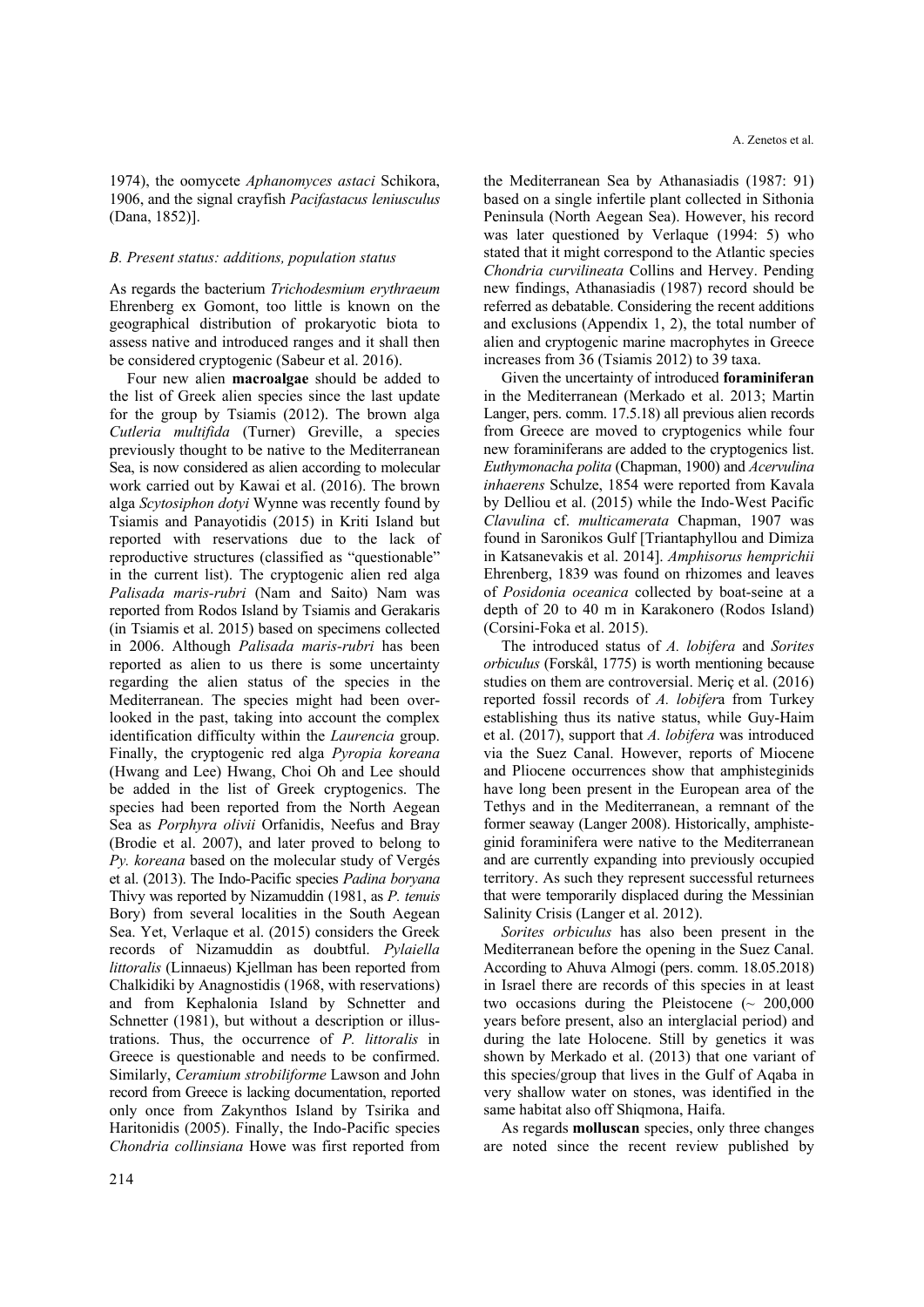Crocetta et al. (2017). In particular, *Diodora funiculata* (Reeve, 1850) was recently recorded by Manousis et al. (2018) based on three live specimens, and it is here listed as casual. At the same time, the establishment status of *Viriola* sp. [cf. *bayani*] was updated from casual to established, based on published records from Angelidis and Polyzoulis (2018) and Steger et al. (2018 (see above for discussions) and unpublished records from Saronikos Gulf (P. Ovalis, pers. comm.), and the same holds for *Rhinoclavis kochi* (Philippi, 1848). The latter taxon was so far known from Greece as based on six empty shells recorded by Poursanidis and Zaminos in Lipej et al. (2017) from Gavdos Island, to which 32 additional shells were added by Manousis et al. (2018) from two different sampling sites in Karpathos Island. Although no live specimens were still recorded in Greece, the high number of shells recorded let us to speculate that the species certainly lives in Greece.

Altogether, 44 taxa are listed here as true aliens and 11 as cryptogenic. However, the latter group includes Teredinidae (3 species) and Xylophagidae (2 species), all reported from Greece with reservations (see discussions in Crocetta et al. 2017). The majority of these species originate in the Indo-Pacific area and mostly spread to the Dodekanese Islands unaided, although several of them have also been recorded in other areas, such as the Saronikos Gulf and the Ionian Sea. Among them, *Conomurex persicus* (Swainson, 1821), *Dendostrea* cf. *folium* (Linnaeus, 1758), and *Fulvia fragilis* (Forsskål in Niebuhr, 1775) are worth mentioning due to their invasiveness. *Conomurex persicus* has almost entirely colonised the shallow soft and hard substrates in the entire Eastern Mediterranean; *Dendostrea* cf. *folium* dominates the infralittoral fringe of hard substrates, whilst *F. fragilis* has already been reported from the whole of Greece, including the Ionian Sea. Among the remaining taxa, only five species [*Crepidula fornicata* (Linnaeus, 1758), *Polycerella emertoni* A.E. Verrill, 1881, *Anadara transversa* (Say, 1822), *Petricolaria pholadiformis* (Lamarck, 1818), and *Mya arenaria* Linnaeus, 1758] are native to the Atlantic.

Most **decapod** species and the stomatopod *Erugosquilla massavensis* (Kossmann, 1880) are of Indo-Pacific/Red Sea origin and are established in the south-eastern Aegean (Appendix 2), apart from *Alpheus rapacida* de Man, 1908, which was detected only along the north-eastern Aegean coastline. Among the Indo-Pacific species, only *Penaeus hathor* (Burkenroad, 1959), *Thalamita poissonii* (Audouin, 1826) and *E. massavensis* also occur in the southwestern Aegean Sea, with the last two also established in Kriti (Skarvelis et al. 2015; ELNAIS, 2018). The latest decapod record is that of the

brachyuran crab *Matuta victor* (Fabricius, 1781) **(**Kondylatos et al. 2018) recently reported from Israel (Galil and Mendelson 2013). Till recently, the portunid crabs *Gonioinfradens paucidentatus* (A. Milne Edwards, 1861) and *Gonioinfradens giardi* (Nobili, 1905) were synonymized (Leene 1938). The taxonomic status of *G. paucidentatus* in Greek waters is now under revision, after the detection of *G. giardi* off the Mediterranean Israeli coast and its molecular and morphological distinction from *G. paucidentatus* (Galil et al. 2018). *Gonioinfradens paucidentatus* is the first Indo-Pacific decapod that spread to the central Aegean Sea and the Kyklades Islands (Kondylatos et al. 2017). The remaining five species of decapods reported from Greek waters are of Atlantic origin, namely, *Callinectes sapidus* Rathbun, 1896, *Percnon gibbesi* (H. Milne Edwards, 1853), *Penaeus aztecus* Ives, 1891, *Calappa pelii* Herklots, 1851 and *Dyspanopeus sayi* (Smith, 1869)*.*  The first three, *C. sapidus*, *P. gibbesi* and *P. aztecus*, are invasive decapods widely distributed in both the Ionian and the Aegean basins, while *C. pelii* exhibits a casual occurrence in Ionian and western Aegean waters. Recently, *Dyspanopeus sayi* was found for the first time in Aegean waters, in Kriti (Ulman et al. 2017). Considering its wide expansion in the western Mediterranean and the Adriatic, its occurrence in Ionian waters could be expected. The alien status of the crab *Sirpus monodi* Gordon, 1953 has been questioned by Pancucci-Papadopoulou and Naletaki (2007) and we have thus attributed cryptogenic status to this species. It may have been overlooked due to its small size. Recent studies (Fryganiotis and Chintiroglou in Katsanevakis et al. 2014; Tempesti et al. 2016; Ulman et al. 2017) have added five **isopods** to our list, namely, *Paracerceis sculpta* (Holmes, 1904); *Paranthura japonica* Richardson, 1909; *Sphaeroma walkeri* Stebbing, 1905; *Mesanthura* cf. *romulea* Poore and Lew-Ton, 1986, and *Cymodoce fuscina* Schotte and Kensley, 2005, the finding of the last consisting its first record in the Mediterranean. The finding of the amphipod *Bemlos leptocheirus*  (Walker, 1909) in Heraklion Old Venetian Harbour, Kriti (Ulman et al. 2017) is interesting, since it is one of the early Lessepsian immigrants reported, never reported again after its first record from Egypt as early as 1924 (Schellenberg 1928). Finally, *Amphibalanus amphitrite* (Darwin, 1854), which was recorded in Evia Island in the 1970's by Koukouras and Matsa (1998), was added to the list of cryptogenics.

A total of 49 **polychaete** species are listed as introduced in Greece (Appendix 2). The majority of these records are based on one or few specimens, and were only reported in Greece from articles,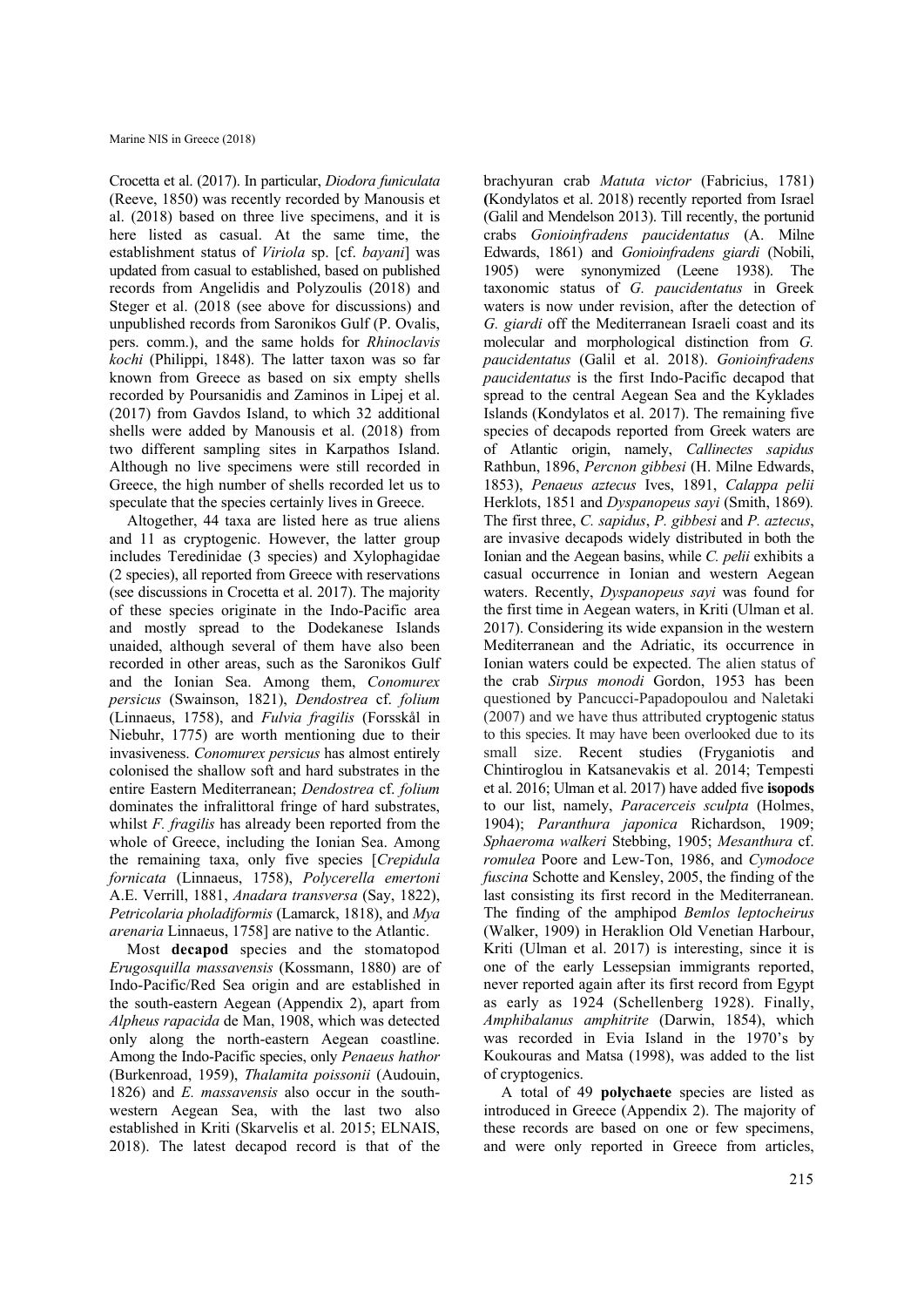checklists or PhD theses. Among these records, approximately 39 (80%) are accompanied by photos and material and/or are deposited in a museum/private collection. Compared to previous lists (Zenetos et al. 2009, 2011), the present one includes 14 new nonnative or cryptogenic species with casual occurrence in Greece [*Dorvillea similis* (Crossland, 1924), *Eurythoe complanata* (Pallas, 1776), *Exogone breviantennata*  Hartmann-Schröder, 1959, *Hydroides brachyacantha*  Rioja, 1941, *Leiocapitellides analis* Hartmann-Schröder, 1960, *Leonnates persicus* Wesenberg-Lund, 1949, *Lepidonotus tenuisetosus* (Gravier, 1902), *Linopherus canariensis* Langerhans, 1881, *Lumbrinerides neogesae* Miura, 1981, *Mediomastus capensis* Day, 1961, *Neanthes agulhana* (Day, 1963), *Neomediomastus glabrus* (Hartman, 1960), *Sigambra parva* (Day, 1963), *Timarete punctata* (Day, 1963)], and one with established status (*Branchiomma bairdi*  (McIntosh, 1885).

Several of the polychaete records of NIS species in Greece were proved to be a complex of cryptic and pseudo-cryptic species. In these cases, it is likely that the name refers to a complex of cryptic species and Mediterranean material could belong to an overlooked native species, e.g. *Metasychis gotoi* (Izuka, 19022) an old record, which is assigned to the cryptogenic category. According to Faulwetter et al. (2017), the increasing discovery of cryptic species through molecular methods is creating uncertainty as to the diversity and distribution of polychaete species worldwide. Many species seem to be restricted to much smaller geographic areas than was previously assumed and many of these species are probably absent from the Mediterranean Sea.

Other changes include switching the status between alien and cryptogenic or debatable. Such are the cases of *Terebella ehrenbergi* Gravier, 1906 and *Capitellethus dispar* (Ehlers, 1907) both with confusing taxonomy. The taxonomy of the *T. ehrenbergi* is confused, as two different descriptions exist in literature: *T. ehrenbergi* sensu Day, 1967 and *T. ehrenbergi* sensu Rullier, 1972. It is currently unknown whether Mediterranean species belong to *T. ehrenbergi* Gravier, 1906 or to a different species. According to Faulwetter et al. 2017, Ben-Eliahu (1976b) compared material from the Israeli coasts of the Mediterranean with museum specimens from the Red Sea identified by Gravier and by Fauvel and found morphological differences which however, may be a size-dependent character and it is currently unknown whether Mediterranean species belong to *Terebella ehrenbergi* Gravier, 1906 or to a different species. *Capitellethus dispar* can be confused with several species of *Notomastus*; and is considered as debatable by Çınar et al. (2014).

Of the 49 polychaete species reported as introduced, 35 are alien species, 12 are documented or are suspected to be cryptogenic, while debatable is the status of 2 species.

Only one **bryozoan** species, namely *Hippopodina feegeensis* (Busk, 1884), was listed in previous NIS lists compiled for the Greek Seas (Pancucci-Papadopoulou et al. 2005b; Zenetos et al. 2009). This species was reported in Milos Island (Morri et al. 1999) and more recently in Rodos by Corsini-Foka et al. (2015). However, Ulman et al. (2017) pointed out that these records should perhaps be reassigned to the alien congeneric *Hippopodina* sp. A, which was found in the same location (Mandraki Port, Rodos). The recent compilation of the first annotated checklist of marine Bryozoa of Greece by Gerovasileiou and Rosso (2016) listed 11 additional NIS. By excluding three species (see Appendix 1), the remaining eight are the ctenostome *Amathia verticillata* (delle Chiaje, 1822) and the cheilostomes *Bugula neritina* (Linnaeus, 1758), *Bugulina fulva* (Ryland, 1960), *Crepidacantha poissonii* (Audouin, 1826), *Crisularia serrata* (Lamarck, 1816), *Exechonella antillea* (Osburn, 1927), *Microporella coronata*  (Audouin, 1826), and *Scrupocellaria scruposa*  (Linnaeus, 1758). Nevertheless, the alien status of *E. antillea* is debatable while the presence *M. coronata* is considered questionable. The former was reported from Chios Island by Hayward (1974) but the taxonomic status of its Mediterranean records remains unverified (Harmelin et al. 2016). The inclusion of *M. coronata* in the checklist of Bryozoa of Greece by Gerovasileiou and Rosso (2016) was based on the assumption that Aegean specimens of *M. orientalis* Harmer, 1957 could belong to the former species [as suggested by Harmelin et al. (2011) and followed by Rosso and Di Martino (2016)] and thus although an alien species its presence remains questionable. Another three bryozoans were reported from hard substrata in marinas of Kriti and Rodos by Ulman et al. (2017), namely, *Celleporaria brunnea* (Hincks, 1884), *C. vermiformis* (Waters, 1909), and *Tricellaria inopinata* d'Hondt and Occhipinti Ambrogi, 1985.

A total of 12 alien and cryptogenic bryozoans have been included in this work, significantly raising the number of bryozoans considered in previous lists. Several of these records were overlooked in previous NIS lists as they are mostly based on old publications (e.g. Hayward 1974) or grey literature sources such as PhD theses (e.g. Ganias 1990 and other sources in Gerovasileiou and Rosso 2016). Nevertheless, half of these species (6) have not been reported within the last decade and thus their establishment status remains unknown. Taxonomic descriptions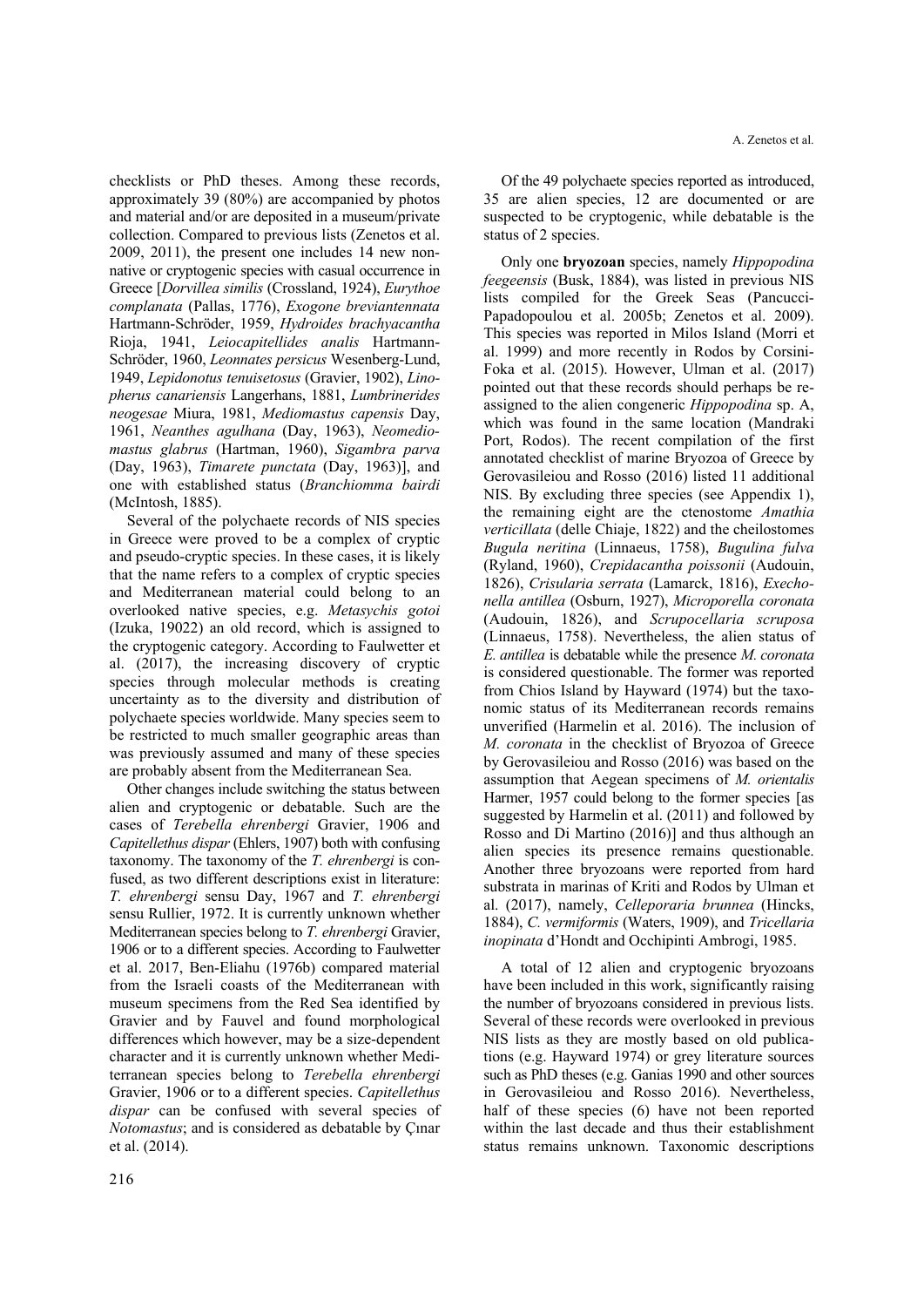and/or photographic evidence of the examined material were unavailable for only 2 species.

Given that no **ascidian** species were included on the first Greek NIS lists (Pancucci-Papadopoulou et al. 2005b; Zenetos et al. 2009), a significant increase of non-indigenous ascidian records was evident in the Greek Seas within the last decade. The first publications focusing on non-native ascidians in Greek waters concerned the species *Phallusia nigra* Savigny, 1816 and *Herdmania momus* (Savigny, 1816), which were reported in Rodos and Kastellorizo islands, respectively (Kondilatos et al. 2010; Gerovasileiou and Issaris in Katsanevakis et al. 2014). In the annotated checklist of Ascidiacea of Greece (Antoniadou et al. 2016), based on the Aegean ascidian checklist published by Koukouras et al. (1995), as well as data from literature published thereafter, the cryptogenic species *Ecteinascidia turbinata* Herdman, 1880 was reported from Greece by Monniot (1983). Recent changes in the alien/ cryptogenic status of several ascidian species made by Zenetos et al. (2017a) lead to the current inclusion of several species in the Greek list of NIS. These are the alien species *Ascidiella aspersa* (Müller, 1776), *Ciona robusta* Hoshino and Tokioka, 1967 [reported as *Ciona intestinalis* (Linnaeus, 1767)], *Diplosoma listerianum* (Milne Edwards, 1841), *Styela plicata* (Lesueur, 1823) and the cryptogenic species *Botryllus schlosseri* (Pallas, 1766) and *Clavelina lepadiformis* (Müller, 1776). The above species are considered established, as they were reported in Greek waters decades ago (e.g. Hartmeyer 1904; Pérès and Picard 1958; Koukouras and Siamidou-Efremidou 1978; Morri et al. 1999) but were recently reported again in marinas of Kriti and Rodos along with the alien species *Symplegma brakenhielmi* (Michaelsen, 1904) (Ulman et al. 2017; Ulman 2018). All ascidian species have established populations in the area. Taxonomic descriptions and/or photographic documentation are available for eight of the ten species (A. Ulman, pers. comm.).

The number of **echinoderm** species increases to three, with the addition of *Diadema setosum* (Leske, 1778) to the already listed (Pancucci-Papadopoulou et al. 2005b) *Ophiactis savignyi* (Müller and Troschel, 1842) and *Synaptula reciprocans* (Forsskål, 1775). The alien sea urchin *Diadema setosum* (Leske, 1778), which was first recorded in Kastellorizo (Latsoudis in Tsiamis et al. 2015) is already established in the south-eastern Aegean (Dounas and Krystalas in Mytilineou et al. 2016).

**Additional invertebrate taxa**: The current list includes one sponge (*Paraleucilla magna* Klautau, Monteiro Borojevic, 2004) and the hydrozoan *Sertularia marginata* (Kirchenpauer, 1864). The only

alien sponge known so far from the Mediterranean Sea, the calcarean *P. magna,* was found in a mussel farm in the Gulf of Thessaloniki (north Aegean) in 2014, where high abundance and coverage was noted (Azevedo et al. in Gerovasileiou et al. 2017). More recently, this species was reported in the marinas of Heraklion and Agios Nikolaos in Kriti and in Mandraki Port, Rodos (Ulman et al. 2017; Ulman 2018). The hydroid *S. marginata* was discovered in 1990 in Paros island and deposited in the Natural History Museum of Geneva (HNG-INVE-29463) (González-Duarte et al. 2013), but was not reported in earlier lists of Greek aliens. Morri et al. (2009) considered a possible introduction through the Strait of Gibraltar, while its mode of introduction in the eastern Mediterranean by vessels is speculated. Interesting is the occurrence of the jellyfish *Pelagia benovici* Piraino et al., 2014 in the North Ionian. Over the weekend of June 2018 (June  $29<sup>th</sup>$ –July,  $1<sup>st</sup>$ ), a dense jellyfish population emerged at the entrance of the Igoumenitsa Bay (Ionian Sea) (Anastasiadis and Piraino in Chartosia et al. 2018).

The sipunculan *Aspidoshiphon mexicanus* that was hitherto reported as alien (Zenetos et al. 2009) was moved to cryptogenics.

No changes/additions were made to the remaining invertebrate taxa (i.e. Protista, Ctenophora).

The most recent alien **fish** recorded in Greek Seas detected in 2017 are the Red Sea goatfish *Parupeneus forsskali* (Fourmanoir and Guézé, 1976), observed in the waters of Rodos Island (Kondylatos and Corsini-Foka in Stamouli et al. 2017) and the Scissortail Sergeant *Abudefduf sexfasciatus* (Lacepède, 1801) and the Sohal Surgeonfish *Acanthurus sohal* (Forsskål, 1775) observed in Saronikos and Kalymnos respectively (Giovos et al. 2018). Twenty-five of the Indo-Pacific/Red Sea fishes appear to be established, with four of them exhibiting invasive behaviour. These are: *Fistularia commersonii* Rüppell, 1838, *Lagocephalus sceleratus* (Gmelin, 1789), *Siganus luridus* (Rüppell, 1829) and *Siganus rivulatus* Forsskål and Niebuhr, 1775. Two species, namely *Sphyraena chrysotaenia* Klunzinger, 1884 and *Torquigener flavimaculosus* Hardy and Randall, 1983 exhibit a fast population expansion in the southern Aegean, and constitute significant portion of the fish catches (Corsini-Foka et al. 2018) but further studies are pending to document their invasive character. Eight species are reported as casual records. No information on the occurrence of the Lessepsian fishes *Equulites klunzingeri* (Steindachner, 1898), *Parexocoetus mento* (Valenciennes, 1847) and *Saurida lessepsianus* Russell, Golani and Tikochinski, 2015 in Greek seas has been collected during the past 30 years at least (see Papaconstantinou 2014). The single juvenile of the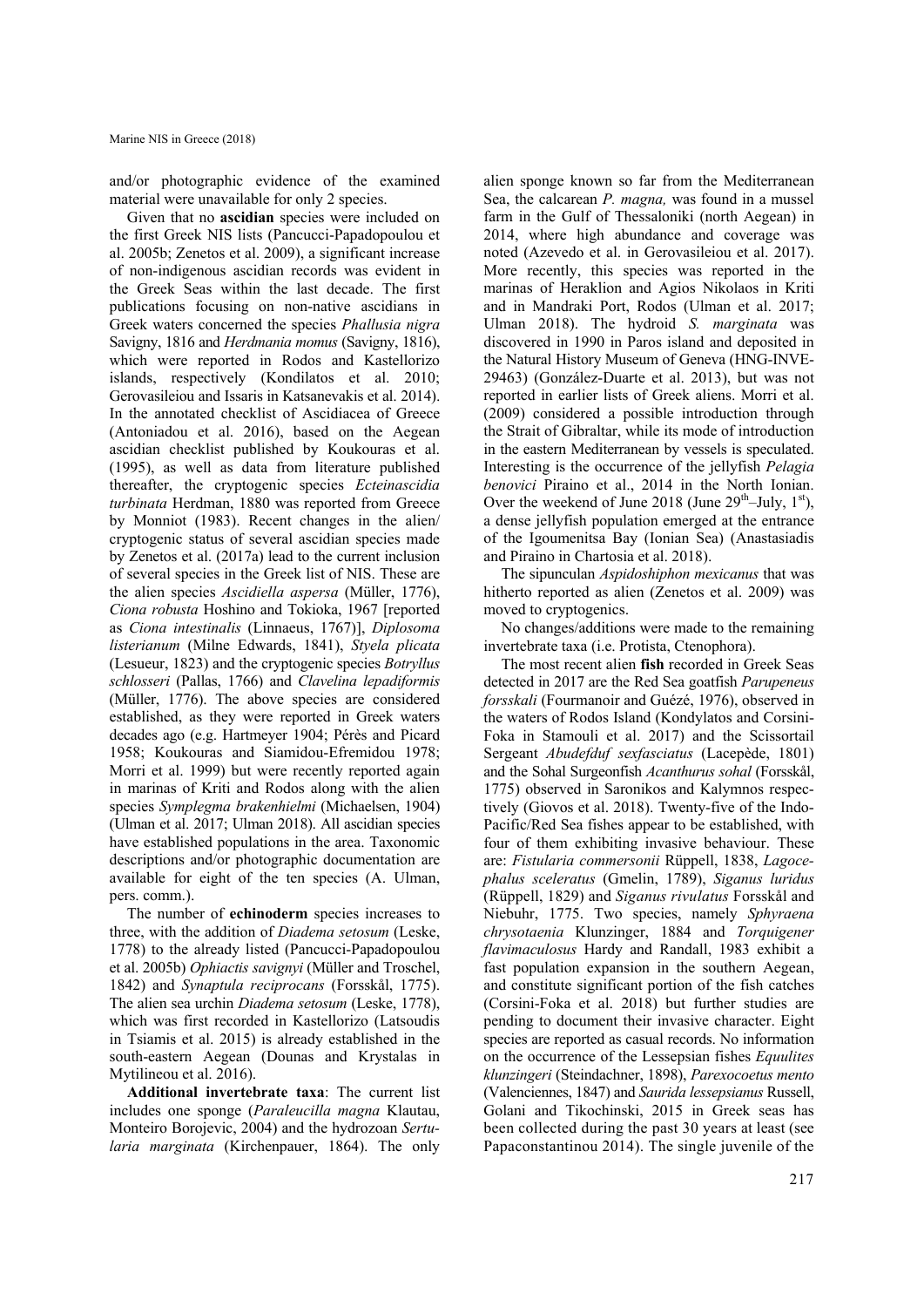

**Figure 1.** Number of alien species reported in the Greek Sea by pathway of introduction. UNA = Unaided, TS = Transport-Stowaway. TC = Transport contaminant, EC = Escape from Confinement.

Indo-West Pacific fish *Lutjanus sebae* (Cuvier, 1816) reported from the Saronikos Gulf, south-western Aegean Sea, was seemingly released by an aquarium hobbyist (Zenetos et al. 2016). The absence of records of *Abudefduf sexfasciatus* and *Acanthurus sohal* from areas close to the Suez Canal suggest that both observations are the result of aquarium intentional releases, rather than a Lessepsian migration (Giovos et al. 2018).

The Indo-Pacific native mullet, *Planiliza haematocheila* (Temminck and Schlegel, 1845), was reared in Black Sea cage fish farms. Many of these farms collapsed in the 1990s and specimens were carelessly released in the Azov and Black Sea areas. Soon after, the species was observed in the Turkish Aegean Sea and the Thracian Sea, Northern Aegean. Actually, it is fished in various lagoons in Macedonia and Thrace, Northern Greece, and appears frequently in the local fish markets (Corsini-Foka and Economidis 2007; Minos et al. 2010).

In Appendix 2, Table 2 three recent records namely *Acanthurus monroviae* Steindachner, 1876, found in the south-western Aegean waters (Batjakas et al. 2015); *Plectorhinchus gaterinus* (Forsskål, 1775), detected in the cold north Aegean waters Corsini-Foka and Sarlis 2016), and *Lagocephalus spadiceus* (Richardson, 1845) collected from South Kriti (Kiparissis et al. 2018) are included as debatable. Although their origin is known their presence cannot be attributed to a pathway. *Acanthurus monroviae* is of eastern Atlantic origin and its presence could be due to natural range expansion or intentional release from an aquarium. *Plectorhinchus gaterinus* is of West Indian Ocean origin and its presence should be considered with some reservation for two reasons: the unusual detection of the species of 10 cm as a prey item of a medium sized cephalopod, and the place of its detection i.e., a marine region that is considered quite inhospitable to alien fish native to

tropical environment. Finally, although the presence of *L. spadiceus* has been verified by molecular studies, it cannot be classified as Lessepsian (as suggested by Kiparissis et al. 2018) because it is absent from the Red Sea. Further studies are needed to confirm whether *L. spadiceus* occurs in the Red Sea (Matsuura et al. 2011).

Among the latest records is that of a **cetacean,** the Indian Ocean humpback dolphin, *Sousa plumbea* (G. Cuvier, 1829), which was sighted near the port of Heraklion, Kriti, Greece (Frantzis 2018).

#### *C. Pathways of introduction*

It is vital that uncertainties in pathway assessments are transparent by providing an estimate of the related confidence and highlighting possibilities for alternative pathways (Essl et al. 2015; Katsanevakis and Moustakas 2018). The present work attempts to quantify uncertainties in the mode of introduction of NIS in Greek waters.

An analysis of the primary pathways of introduction in Greek waters, considering only true aliens, (Appendix 2, Table 1, Figure 1) revealed that high certainty of pathway/vector could be assigned for only 15 species (6.4%), while for most species the certainty was medium (uncertainty level 2). For 8 species, no pathway could be allocated with certainty.

Unaided spread accounted for 57% of the introduction events. Indeed, natural dispersal of established alien species in the Levantine Sea that have been introduced through the Suez Canal (Lessepsian immigrants) appeared to be the main introduction pathway for Greek NIS. However, only in five cases of Lessepsian species did the confidence level score highest. For another 110 species, the confidence in assigning this pathway scored high (uncertainty category 2), because it was the most plausible one although evidence from direct observation is lacking. Finally, for 11 cases, the "Uncertainty Category" scored 3, because other vectors may also be responsible for introduction.

Among the taxa introduced via the Suez Canal, which spread further to Greek waters, fishes were the protagonist group with a total of 36 species, followed by crustaceans (25 species) and molluscs (23 species). Transport-Stowaway accounted for 36.7% of all introductions (81 species). However, this could be inferred with certainty for only six species  $($  < 10%), which were detected both on ship hulls and in the wild in port areas. For the vast majority, the pathway was assumed based on either the location (e.g. port, marina), and/or habitat preference (i.e. fouling species).

The precise vector (e.g. ballast waters, hull fouling, or angling fishing) was undefined for approximately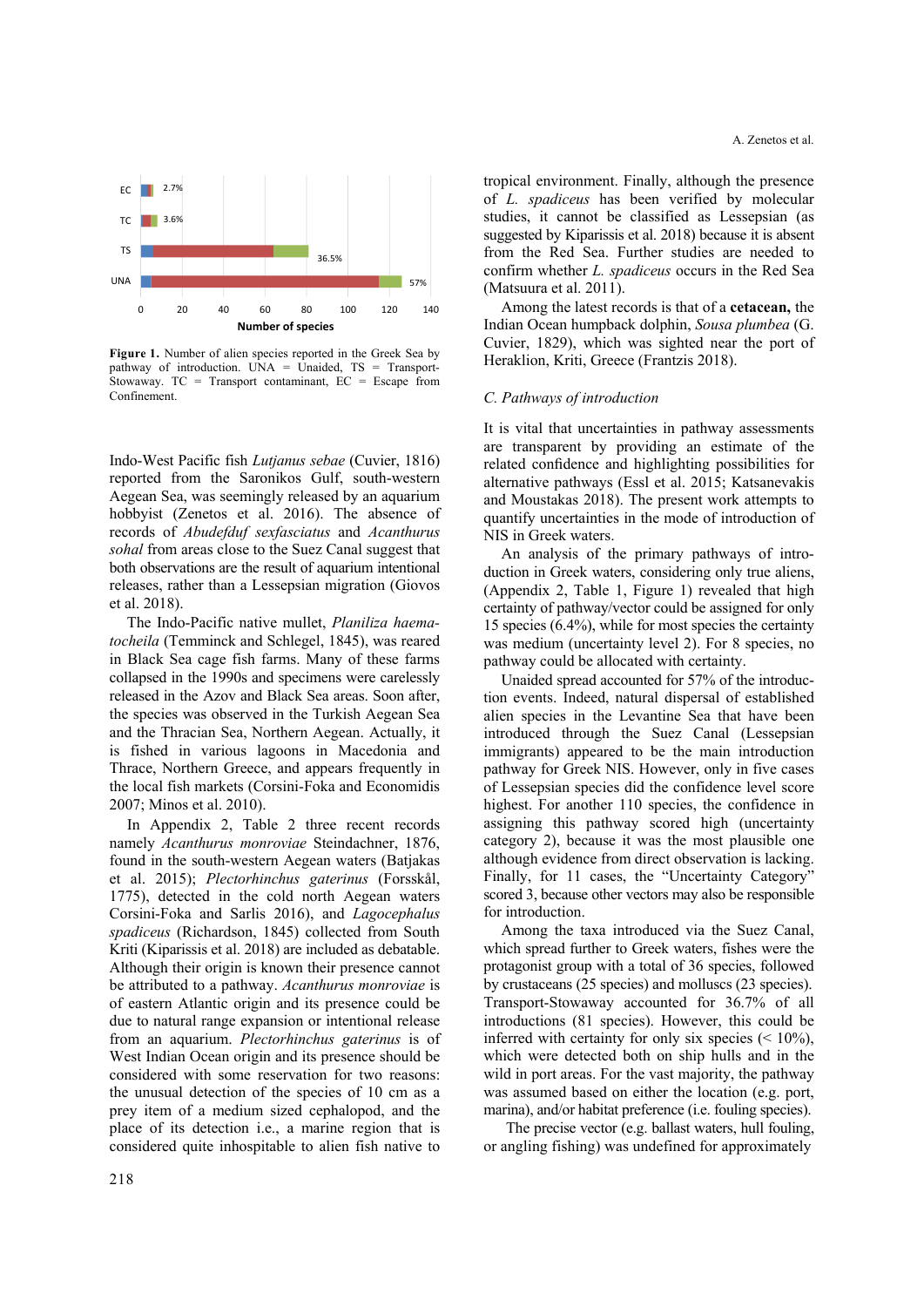

**Figure 2.** Number of alien (AL), cryptogenic (CRY), and debatable (DEB) species per group as of May 2018.

20% of the cases among which many molluscs and isopods, while in 13.5% of cases, hull fouling was assumed to be the most plausible vector. This applied mostly to fouling species such as serpulid polychaetes (eight species), bryozoans (seven species), macroalgae (five species) and ascidians (four species). Finally, angling and fishing were considered responsible for the transfer of seven macroalgae (3.1%).

In addition to the hull fouling species, the highest confidence in the mode of introduction was attributed to intentionally imported species that were either released into the wild (two cases) or escaped (two cases).

#### *D. Overall assessment*

Most studies of marine invasions are plagued by uncertainties, which in most cases are totally ignored or (if acknowledged) are not properly addressed or quantified (Katsanevakis and Moustakas 2018).

Considering the recent additions and exclusions of 58 species (Appendix 1), the overall number of introduced species (alien, cryptogenic, debatable) in Greek waters amounts to 297 species. Most of them are true aliens (221 species: Appendix 2 – Table 1), followed by cryptogenic (70 species: Appendix 2 – Table 2) and debatable cases (6 species: Appendix  $2 -$  Table 2). Their distribution per taxonomic group is illustrated in Figure 2. The taxa making up approximately 80% of NIS diversity are, in decreasing order, Mollusca,

Polychaeta, Crustacea, Fishes and Macroalgae. This figure is similar to that estimated for alien species across the Mediterranean Sea (Zenetos et al. 2010). At Pan-European level the ranking of the taxa composition of all non-indigenous species was very similar to the Mediterranean one with Mollusca first followed by Crustacea and fishes (Katsanevakis et al. 2013a). Crustacea constitute an exception, ranking  $3<sup>rd</sup>$  in Greece versus  $2<sup>nd</sup>$  in the Mediterranean. This can be attributed to limited studies in Greece on crustacean groups other than Decapoda.

Of the 297 introduced species, approximately 254 are validated. The non-validated records belong to: a) cryptogenic and debatable species listed in checklists (e.g. *Nototeredo norvagica* (Spengler, 1792) (see Roch 1940); *Xylophaga dorsalis* (Turton, 1819) (see Jeffreys 1883); b) records of common species such as *Ascidiella aspersa* (Müller, 1776), *Botryllus schlosseri* (Pallas, 1766) and *Teredo navalis* Linnaeus, 1758, for which it was not deemed necessary to illustrate/describe them or report if they are deposited in a museum collection; c) records of microalgae and macroalgae not documented (eg *Pylaiella littoralis, Ceramium strobiliforme)* not documented; d) recent additions of species reported originally in grey literature sources.

A comparison with previous works is presented in Figure 3. An increase is clear for most taxonomic groups. The seemingly steady number in introduced fish since 2011 is an artefact due to the omission of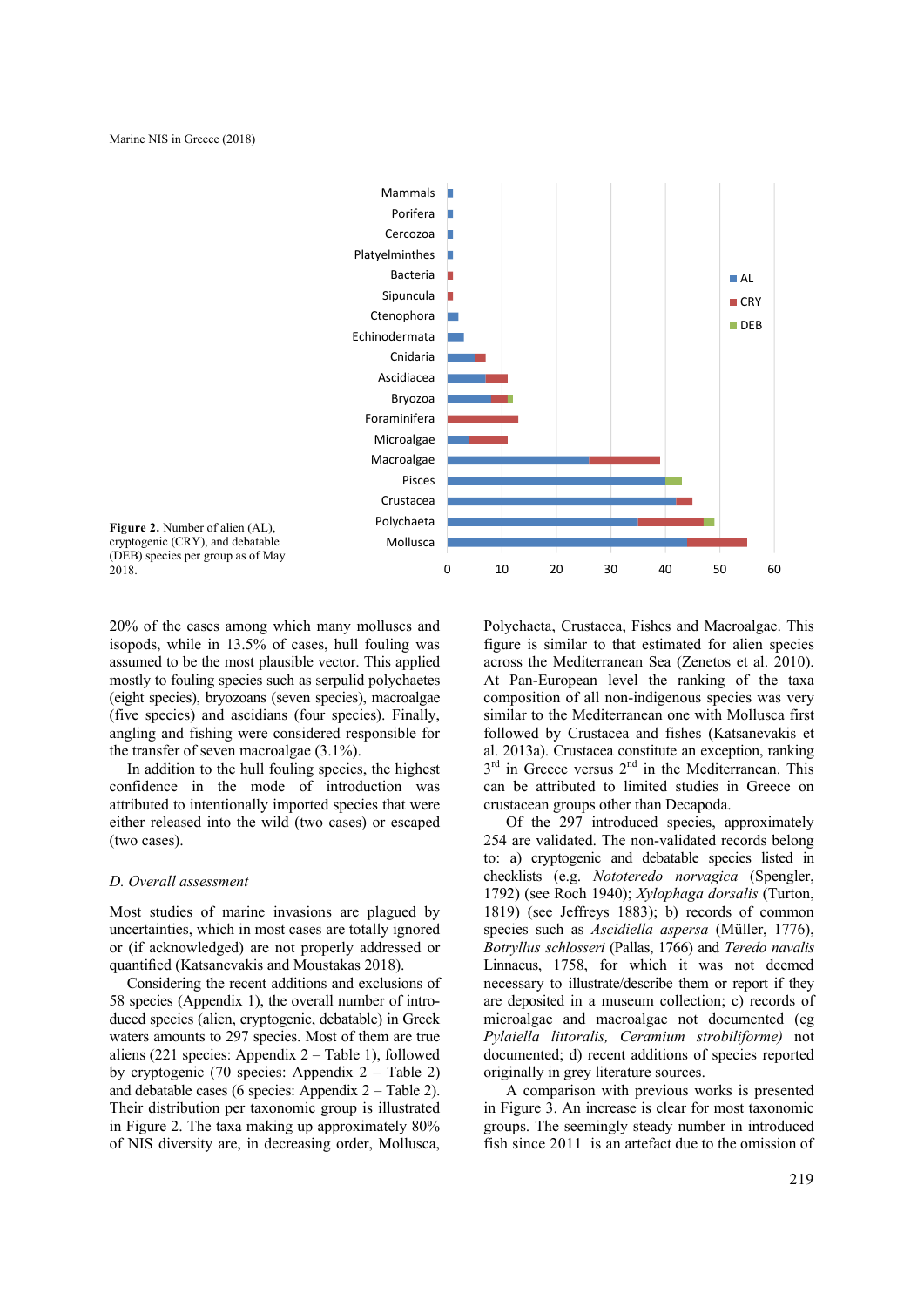

**Figure 3.** Diversity of introduced species in Greek Seas per taxonomic group. 2005 data set: based on Pancucci et al. 2005); 2009 data set: based on Zenetos et al. 2009; 2011 data set: based on Zenetos et al. 2011; 2018 data set: present study. Taxa with only one representative (Sipuncula, Porifera, Cercozoa, Tracheophyta, Mammalia) are not shown.

10 species (see Appendix 1). On the contrary, the exclusion of nine polychaete species was compensated by the addition of 19 new species. Similarly, the omission of five crustacean species was covered by the addition of 18 new species, belonging mostly to Peracarida. The increase of NIS diversity in terms of Bryozoa (from 1 to 12 species) is noteworthy, while a significant increase of ascidian NIS records from the Greek Seas is noted within the last decade. To date, seven alien and four cryptogenic ascidians have been reported from Greek waters, representing 13% of the Ascidiacea of Greece (Antoniadou et al. 2016).

Summing up, of the 221 alien species in Greek Seas 55 are based on casual records while 148 have established populations, Of the latter 17 species are classified as invasive. Of the 70 cryptogenic species, 41 are established (among which 2 invasive) and 12 are known from casual records. The population status of the rest remains unknown or is questioned.

## **Conclusively, among those species whose presence in the Greek Seas is not questionable, 214 species are aliens and 62 are cryptogenic.**

## *E. Species expected to arrive in the near future (HORIZON SCANNING)*

The European Union (EU) has published the Regulation 1143/2014 on Invasive Alien Species (IAS), which includes the IAS of Union concern. EU Member States are required to take action to prevent and mitigate the populations of the IAS of Union concern (European Commission 2014). No marine species are included yet in the Union concern list (with the exception of the brackish species *Eriocheir*  *sinensis*), but the list has a dynamic character and several marine species might be included in the near future. Horizon scanning is seen as critical to identify the most threatening potential NIS that do not yet occur in an area, but are likely to arrive, establish and impact biodiversity and human health, and be risk-assessed for future listing in EU Regulation (European Commission 2014). A need for establishing a horizon scanning for marine NIS at Mediterranean and national scale is among the tasks scheduled within the MEDCIS project (http://medcis.eu).

Although no Horizon scanning has been carried out at Mediterranean level (see Roy et al. 2015), in a recent work covering the marine NIS in South-East Europe, Karachle et al. (2017) identified more than 45 species as still expected in Greece. The groups with the highest numbers of expected species were Ascidiacea (eight species), Decapoda and Annelida (seven species each). The ten most likely species to arrive were (in taxonomic order): the macroalgae *Codium parvulum* (Bory de Saint Vincent ex Audouin) P.C.Silva, and *Galaxaura rugosa* (J.Ellis and Solander) J.V.Lamouroux; the hydrozoan *Macrorhynchia philippina* Kirchenpauer, 1872; the polychaete *Leodice antennata* Savigny in Lamarck, 1818; the decapods *Metapenaeus stebbingi* Nobili, 1904 and *Matuta victor* (Fabricius, 1781); the ascidian *Ecteinascidia thurstoni* Herdman, 1890; the fishes *Decapterus russelli* (Rüppell, 1830), *Jaydia smithi* Kotthaus, 1970 and *Plotosus lineatus* (Thunberg, 1787). Of these, *Matuta victor* made its appearance on 3rd July 2018 in Rhodes island (Kondylatos et al. 2018).

When taking into account the higher number of alien Mollusca already recorded from Turkey, as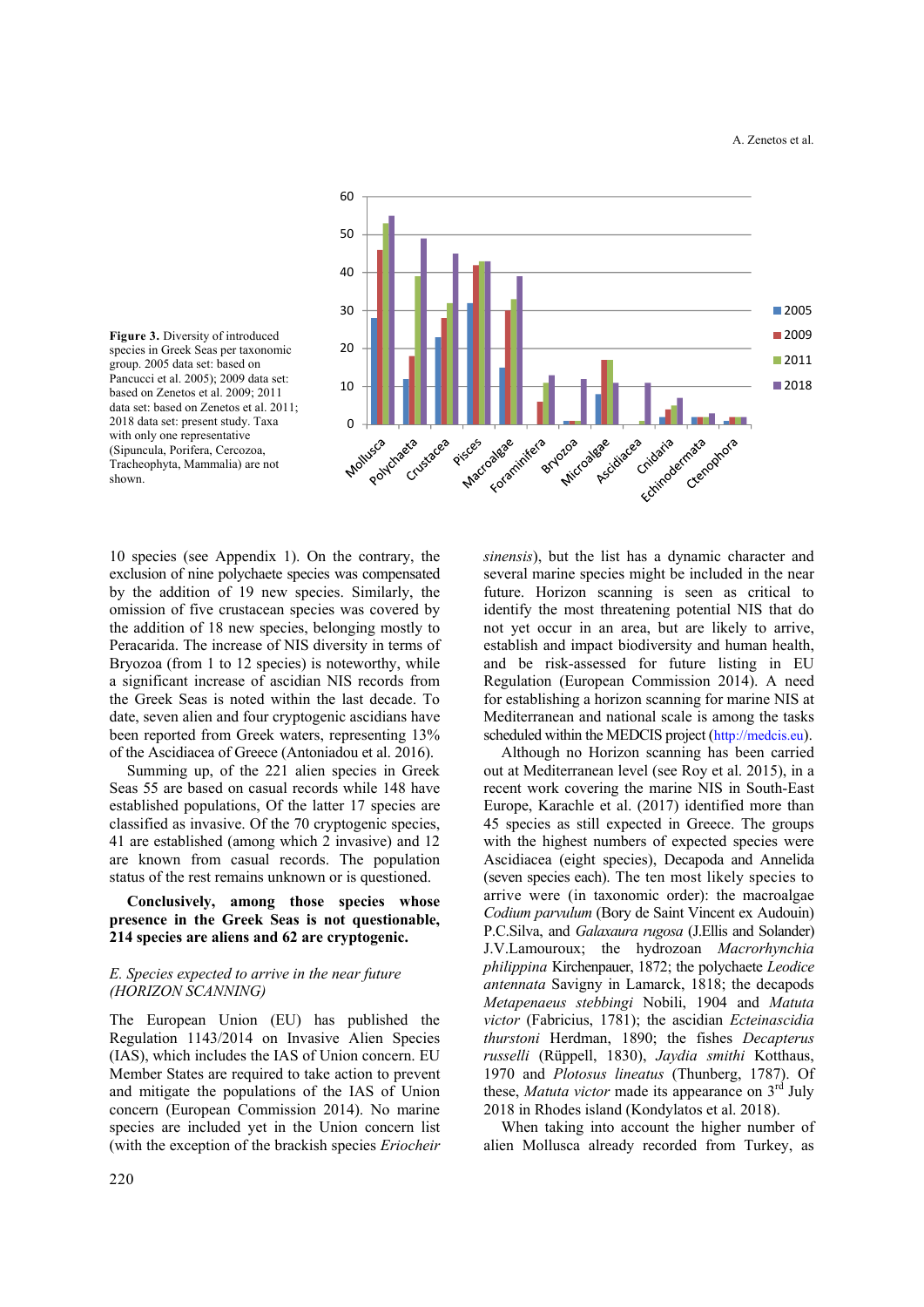well as the fact that rocky habitats are still understudied in Greece, future surveys may easily reveal the occurrence of additional alien species already common in the neighbouring country, of which *Finella pupoides* A. Adams, 1860, *Rissoina bertholleti* Issel, 1869, *Zafra savignyi* (Moazzo, 1939) and *Zafra selasphora* (Melvil and Standen, 1901) should be mentioned.

Increasingly accurate surveys may reveal the occurrence of some species of crabs already reported from the Aegean coasts of Turkey, such as *Eurycarcinus integrifrons* de Man, 1879 (see Doğan et al. 2016) and *Micippa thalia* (Herbst, 1803) (Galil et al. 2017), while the occurrence of other species detected along the south-eastern coast of Turkey, such as *Actaea savignii* (H. Milne Edwards, 1834) and *Ashtoret lunaris* (Forskål, 1775) (see Galil et al. 2017), could be expected sooner or later in the south-eastern Aegean waters of Greece. Constant monitoring of commercial prawn fishery in eastern and southern Aegean waters and/or dedicated scientific surveys could be helpful in improving knowledge on the occurrence of alien shrimps already detected along the Aegean coasts of Turkey, some of which appear abundant, such as *Metapenaeus affinis* (H. Milne Edwards, 1837) (Bakir and Aydin, 2016).

In the south-eastern Aegean waters of Turkey, 40 Lessepsian fish species have been recorded to-date (Bilecenoğlu et al. 2014; Akyol and Ünal 2016; Yapici et al. 2016; Yapici and Filiz in Stamouli et al. 2017) 29 of which are the same as those found in the adjacent Aegean waters of Greece (Papaconstantinou 2014; Corsini-Foka et al. 2015; Kondylatos et al. 2016; Kondylatos and Corsini-Foka in Stamouli et al. 2017). In addition to the aforementioned fish, other species could be expected, in particular *Nemipterus randalli* Russell, 1986, well-established along the Aegean coasts of Turkey.

Intensification of underwater observations by citizen scientists (see Giovos et al. 2018; Manousis et al. 2018), mainly in the extremely diversified rocky habitats of the Aegean islands, will probably reveal a wider distribution of alien species than have been known to date. Furthermore, collaboration between ELNAIS and other ongoing initiatives aiming to catalogue Greek biodiversity by a network of Greek and international taxonomists, such as the Greek Taxon Information System (Bailly et al. 2016), is expected to cover potential bias related to underestimations for understudied taxa (e.g. various invertebrate groups) whose records are largely based on old and possibly overlooked literature sources.

Ideally, a thorough re-examination of the original material would be necessary for those taxa whose records are based on old publications and which are not accompanied by taxonomic descriptions and/or photographic evidence. Further research in understudied habitats (e.g. lower sublittoral hard substrates, marine caves), typically species-rich in particular invertebrate taxa (e.g. bryozoans, ascidians) is also expected to reveal additional non-indigenous species.

The current review and analysis can serve as a basis which could greatly benefit from: (a) coordination and harmonization of monitoring surveys in association with other international and regional projects; (b) rapid assessment surveys: monitoring at hot spot areas (locations at high risk for the introduction of NIS), such as ports, marinas and aquaculture sites; and (c) contribution of validated citizen science data: development of citizen science networks and networks of taxonomic experts (see INVASIVENET: Lucy et al. 2016, EASIN Editorial Board; Tsiamis et al. 2016).

## **Acknowledgements**

The authors would like to thank Antonietta Rosso, for providing information regarding the status of bryozoans, Aylin Ulman for providing information and photographic evidence for several NIS recorded in Greek marinas, Christos Arvanitidis for providing information on the date of first finding in Greek waters for polychaetes, Eleni Voultsiadou for providing information about old sampling expeditions (1970s–80s) held by the School of Biology of the Aristotle University of Thessaloniki, George Mbazios for informing us on the collection details of *Diodora funiculata* and Panayotis Ovalis for providing specimens of *Viriola* sp. . [cf. *bayani*]. Martin Langer and Ahuva Almogi are thanked for commenting on the alien status of Foraminifera reported in the Mediterranean.

This work was financed by the "MEDCIS" project (Support Mediterranean Member States towards coherent and Coordinated Implementation) of the second phase of the MSFD No. 11.0661/2016/748067/SUB/ENV.C2 project. It has been also conducted within the framework of the "PROTOMEDEA - Towards the establishment of Marine Protected Area Networks in the Eastern Mediterranean" research project, supported by DG Maritime Affairs and Fisheries, European Commission, under Grant Agreement SI2.721917. FC was partially funded by the COST (European Cooperation in Science and Technology) Action TD1209 Alien Challenge project. We would like to thank Nikolaos-Jason Xentidis for the graphs and Dr. Ana Cristina Cardoso for her useful comments on the manuscript. We furthermore thank the three anonymous reviewers for their helpful and constructive criticism.

The publication of this article is supported by the Open Access Publishing Fund of the International Association for Open Knowledge on Invasive Alien Species (INVASIVESNET).

## **References**

- Angelidis A, Polyzoulis G (2018) New distributional records of four Indo-Pacific species from Astypalaia Island, South Aegean Sea, Greece. *Xenophora Taxonomy* 21: 3–10
- Akyol O, Ünal V (2016) First record of a Lessepsian migrant, *Pomadasys stridens* (Actinopterygii: Perciformes: Haemulidae), from the Aegean Sea, Turkey. *Acta Ichthyologica et Piscatoria* 46: 53–55, https://doi.org/10.3750/AIP2016.46.1.08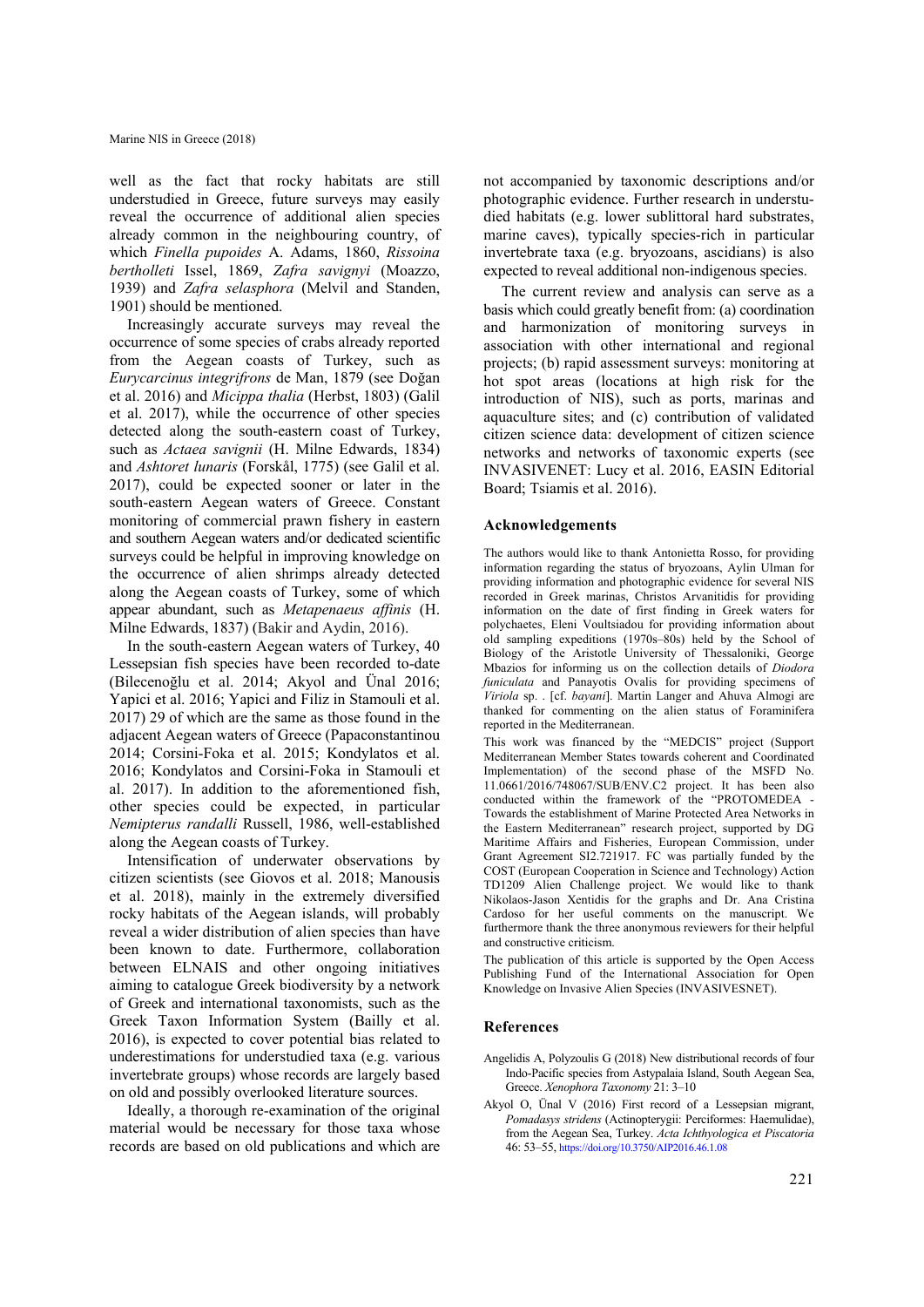- Anagnostidis K (1968) Untersuchungen über die Salz- und Süsswasser-Thiobiocönosen (Sulphuretum) Griechenlands. *Wissenschaftliches Jahrbuch der physiko-mathematischen Fakultät der Universität Thessaloniki* 10: 409–866
- Antoniadou C, Gerovasileiou V, Bailly N (2016) Ascidiacea (Chordata: Tunicata) of Greece: an updated checklist. *Biodiversity Data Journal* 4: e9273, https://doi.org/10.3897/BDJ.4.e9273
- Arvanitidis C (2000) Polychaete fauna of the Aegean Sea: inventory and new information. *Bulletin of Marine Science* 66(1): 73–96
- Athanasiadis A (1987) A survey of the seaweeds of the Aegean Sea with taxonomic studies on species of the tribe Antithamnieae (Rhodophyta). PhD Thesis. University of Göteborg, Sweden, 174 pp
- Athanassopoulos GD (1917) *Quelques éléments de recherches hydrobiologiques en Grèce*. Station d'Hydrobiologie Marine, pp 1–40, plates 1–8
- Bailly N, Gerovasileiou V, Arvanitidis C, Legakis A (2016) Introduction to the Greek Taxon Information System (GTIS) in LifeWatchGreece: the construction of the Preliminary Checklists of Species of Greece. *Biodiversity Data Journal* 4: e7959, https://doi.org/10.3897/BDJ.4.e7959
- Bakir K, Aydin İ (2016) New localities in the Aegean Sea for alien shrimps *Penaeus aztecus* (Ives, 1891) and *Metapenaeus affinis*  (H. Milne Edwards, 1837). *Acta Adriatica* 57(2): 273–280
- Batjakas IE, Kampouris TE, Papadas A (2015) First record of the African Surgeonfish *Acanthurus monroviae* (Osteichthyes: Acanthuridae) in the Hellenic waters. *Journal of Aquaculture and Marine Biology* 2: 00047, https://doi.org/10.15406/jamb.2015.02.00047
- Ben-Eliahu MN (1976) Polychaete cryptofauna from rims of similar intertidal vermetid reefs on the Mediterranean coast of Israel and in the Gulf of Elat: Sedentaria. *Israel Journal of Zoology* 25: 121–155, https://doi.org/10.1080/00212210.1975.10688411
- Bergamasco A, Malanotte-Rizzoli P (2010) The circulation of the Mediterranean Sea: a historical review of experimental investigations. *Advances in Oceanography and Limnology* 1: 11–28, https://doi.org/10.4081/aiol.2010.5293
- Bilecenoğlu M, Kaya M, Cihangir B, Çiçek E (2014) An updated checklist of the marine fishes of Turkey. *Turkish Journal of Zoology* 38: 901–929, https://doi.org/10.3906/zoo-1405-60
- Borges LM, Merckelbach LM (2018) *Lyrodus mersinensis* sp. nov. (Bivalvia: Teredinidae) another cryptic species in the *Lyrodus pedicellatus* (Quatrefages, 1849) complex. *Zootaxa* 4442: 441– 457, https://doi.org/10.11646/zootaxa.4442.3.6
- Brodie J, Bartsch I, Neefus C, Orfanidis S, Bray T, Mathieson AC (2007) New insights into the cryptic diversity of the North Atlantic-Mediterranean '*Porphyra leucosticta*' complex: *P. olivii* sp. nov. and *P. rosengurttii* (Bangiales, Rhodophyta). *European Journal of Phycology* [42: 3–28, https://doi.org/10.1080/096702606](https://doi.org/10.1080/09670260601043946)  01043946
- CBD (2014) Pathways of introduction of invasive species, their prioritization and management. UNEP/CBD/SBSTTA/18/9/Add.1. Secretariat of the Convention on Biological Diversity, Montréal, 18 pp. https://www.cbd.int/doc/meetings/sbstta/sbstta-18/official/sbstta-18- 09-add1-en.pdf
- Chartosia N, Anastasiadis D, Bazairi H, Crocetta F, Deidun A, Despalatović M, Di Martino V, Dimitriou N, Dragičević B, Dulčić J, Durucan F, Hasbek D, Ketsilis-Rinis V, Kleitou P, Lipej L, Macali A, Marchini A, Ousselam M, Piraino S, Stancanelli B, Theodosiou M, Tiralongo F, Todorova V, Trkov D, Yapici S (2018) New Mediterranean Biodiversity Records (July 2018). *Mediterranean Marine Science* 19: 398–415, https://doi.org/10.12681/mms.18099
- Çınar ME, Dağlı E, Kurt-Şahin G (2014) Check-List of Annelida from the Coasts of Turkey. *Turkish Journal of Zoology* 38: 1–31 https://doi.org/10.3906/zoo-1405-72
- Corsini-Foka M, Economidis PS (2007) Allochthonous and vagrant ichthyofauna in Hellenic marine and estuarine waters. *Mediterranean Marine Science* 8: 67–89, https://doi.org/10.12681/mms.163
- Corsini-Foka M, Kondylatos G (2015) First occurrence of *Actaeodes tomentosus* (H. Milne Edwards, 1834) (Brachyura: Xanthidae: Actaeinae) in the Mediterranean Sea. *Mediterranean Marine Science* 16: 201–205, https://doi.org/10.12681/mms.1113
- Corsini-Foka M, Sarlis N (2016) A strange occurrence of *Plectorhinchus gaterinus* (Actinopterygii: Perciformes: Haemulidae) in the Thracian Sea (Eastern Mediterranean). *Acta Ichthyologica & Piscatoria* 46: 37–41, https://doi.org/10.3750/AIP2016.46.1.05
- Corsini-Foka M, Zenetos A, Crocetta F, Çinar ME, Koçak F, Golani D, Katsanevakis S, Tsiamis K, Cook E, Froglia C, Triandaphyllou M, Lakkis S, Kondylatos G, Tricarico E, Zuljevic A, Almeida M, Cardigos F, Çağlar S, Durucan F, Fernandes AMD, Ferrario J, Haberle I, Louizidou P, Makris J, Marić M, Micu D, Mifsud C, Nall C, Kytinou E, Poursanidis D, Spigoli D, Stasolla G, Yapici S, Roy HE (2015) Inventory of alien and cryptogenic species of the Dodecanese (Aegean Sea, Greece): collaboration through COST action training school. *Management of Biological Invasions* 6: 351–366, https://doi.org/10.3391/mbi.2015.6.4.04
- Corsini-Foka M, Mastis S, Kondylatos G, Batjakas IE (2017) Alien and native fish in gill nets at Rhodes, eastern Mediterranean (2014-2015). *Journal of the Marine Biological Association of the United Kingdom* [97: 635–642, https://doi.org/10.1017/S0025](https://doi.org/10.1017/S0025315417000467)  315417000467
- Corsini-Foka M, Xentidis NJ, Zenetos A (2018) Present status of the most invasive marine fish species in Greece. Presentation at Joint GFCM-UNEP/MAP Sub-Regional Pilot Study for the Eastern Medi-terranean on Non-Indigenous Species in relation to Fisheries (NIS Pilot). Second meeting, Chania, Crete, Greece, [5-3-2018. FAO. GFCM, 27 pp,](http://www.fao.org/gfcm/meetings/info/en/c/1098564/) http://www.fao.org/gfcm/meetings/ info/en/c/1098564/
- Crocetta F, Agius D, Balistreri P, Bariche M, Bayhan YK, Çakir M, Ciriaco S, Corsini-Foka M, Deidun A, El Zrelli R, Ergüden D, Evans J, Ghelia M, Giavasi M, Kleitou P, Kondylatos G, Lipej L, Mifsud C, Özvarol Y, Pagano A, Portelli P, Poursanidis D, Rabaoui L, Schembri PJ, Taşkin E, Tiralongo F, Zenetos A (2015) New Mediterranean Biodiversity Records (October 2015). *Mediterranean Marine Science* 16: 682–702, https://doi.org/10.12681/mms.1477
- Crocetta F, Gofas S, Salas C, Tringali LP, Zenetos A (2017) Local ecological knowledge versus published literature: a review of non-indigenous Mollusca in Greek marine waters. *Aquatic Invasions* 12: 415–434, https://doi.org/10.3391/ai.2017.12.4.01
- Cuttelod A, García N, Abdul Malak D, Temple H, Katariya V (2009) The Mediterranean: a biodiversity hotspot under threat. In: Vié J-C, Hilton-Taylor C, Stuart SN (eds), The 2008 Review of The IUCN Red List of Threatened Species. IUCN Gland, Switzerland, 13 pp
- Dekker H, Orlin Z (2000) Check-list of Red Sea mollusca. *Spirula*  $(1): 3-46$
- Delliou A, Antoniadou C, Almpanakis K, Tsoukala E, Chintiroglou C (2015) Biodiversity of sublittoral foraminiferan assemblages in the northeast Aegean Sea: preliminary results. In: Proceedings of the 11th Panhellenic Symposium on Oceanography & Fisheries, Mytilene, Greece, May 13-17, 2015, pp 569–572
- Doğan A, Bakir K, Fevzi K, Katağan T (2016) Soft-bottom crustacean species from Izmir Bay, Aegean Sea, Turkey, with a new alien decapods. *Crustaceana* [89: 1213–1227, https://doi.org/](https://doi.org/10.1163/15685403-00003593)  10.1163/15685403-00003593
- ELNAIS (2018) Ellenic Network on Aquatic Invasive Species. https://elnais.hcmr.gr/
- Ergen Z (1987) Ringworms (Annelida). In: Kocataş A, Ergen Z, Mater S, Özel I, Katağan T, KorayT, Önen M, Kaya M (1987) Biological diversity in Turkey. Environmental problems foundation of Turkey, Collected Reprints vol 13, pp 150–152
- Essl F, Bacher S, Blackburn TM, Booy O, Brundu G, Brunel S, Cardoso A-C, Eschen R, Gallardo B, Galil B, García-Berthou E, Genovesi P, Groom Q, Harrower C, Hulme PE, Katsanevakis S, Kenis M, Kühn I, Kumschick S, Martinou AF, Nentwig W, O'Flynn C, Pagad S, Pergl J, Pyšek P, Rabitsch W, Richardson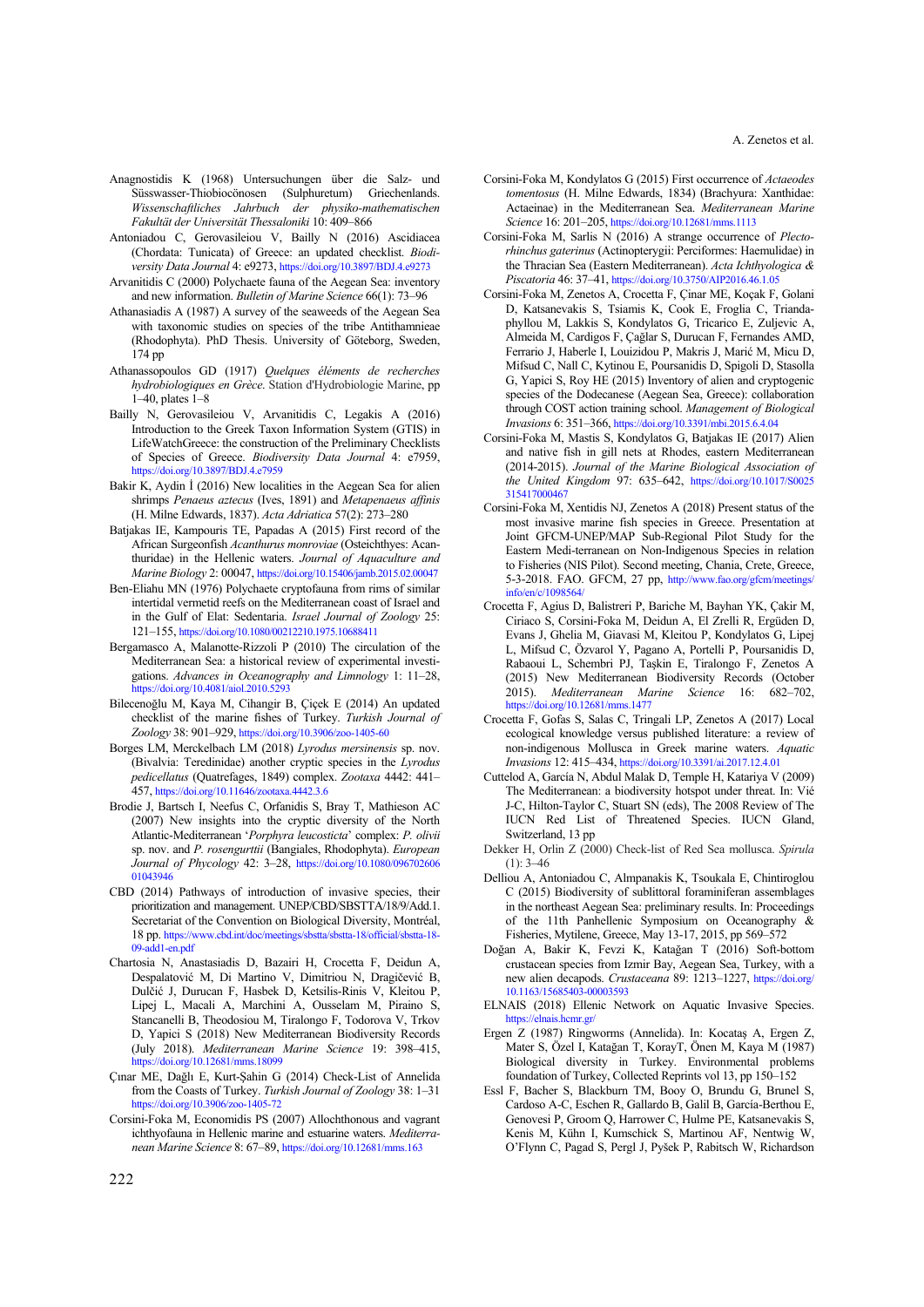DM, Roques A, Roy HE, Scalera R, Schindler S, Seebens H, Vanderhoeven S, Vilà M, Wilson JRU, Zenetos A, Jeschke JM (2015) Crossing Frontiers in Tackling Pathways of Biological Invasions. *BioScience* [65: 769–782, https://doi.org/10.1093/biosci/](https://doi.org/10.1093/biosci/biv082)  biv082

- European Commission (2014) Regulation (EU) No 1143/2014 of the European Parliament and of the Council of 22 October 2014 on the prevention and management of the introduction and spread of invasive alien species. *Official Journal of the European Union* 317: 35–55
- Faulwetter S, Simboura N, Katsiaras N, Chatzigeorgiou G, Arvanitidis C (2017) Polychaetes of Greece: an updated and annotated checklist. *Biodiversity Data Journal* 5: e20997, https://doi.org/10.3897/BDJ.5.e20997
- Ferrario J, Rosso A, Marchini A, Occhipinti-Ambrogi A (2018) Mediterranean non-indigenous bryozoans: an update and knowledge gaps. *Biodiversity and Conservation* 27: 2783–2794, https://doi.org/10.1007/s10531-018-1566-2
- Frantzis A (2018) A long and deep step in range expansion of an alien marine mammal in the Mediterranean: First record of the Indian Ocean humpback dolphin *Sousa plumbea* (G. Cuvier, 1829) in the Greek Seas. *Bioinvasions Records* 7: 83–87, https://doi.org/10.3391/bir.2018.7.1.13
- Galil BS, Mendelson M (2013) A record of the moon crab *Matuta victor* Fabricius, (1781) (Crustacea: Decapoda: Matutidae) from the Mediterranean coast of Israel. *BioInvasions Records* 2: 69– 71, https://doi.org/10.3391/bir.2013.2.1.12
- Galil BS, Douek J, Gevili R, Goren M, Yudkovsky Y, Paz G, Rinekvich B (2018) The resurrection of *Charybdis* (*Gonioinfradens*) *giardi* (Nobili, 1905), newly recorded from the SE Mediterranean Sea. *Zootaxa* [4370: 580–590, https://doi.org/10.](https://doi.org/10.11646/zootaxa.4370.5.9)  11646/zootaxa.4370.5.9
- Galil BS, Froglia C, Noël PY (2017) CIESM Atlas of exotic species in the Mediterranean. Vol. 2. Crustaceans: decapods and stomatopods. http://www.ciesm.org/atlas/appendix2.html (accessed 29 January 2018)
- Ganias G (1990) Contribution to the study of Bryozoa of the Aegean Sea. PhD Thesis, University of Athens, Athens, Greece, 344 pp [In Greek]
- Gerovasileiou V, Rosso A (2016) Marine Bryozoa of Greece: an annotated checklist. *Biodiversity Data Journal* 4: e10672, https://doi.org/10.3897/BDJ.4.e10672
- Gerovasileiou V, Akel EHKh, Akyol O, Alongi G, Azevedo F, Babali N, Bakiu R, Bariche M, Bennoui A, Castriota L, Chintiroglou CC, Crocetta F, Deidun Α, Galinou-Mitsoudi S, Giovos Ι, Gökoğlu M, Golemaj Α, Hadjioannou L, Hartingerova J, Insacco G, Katsanevakis S, Kleitou P, Korun J, Lipej L, Malegue M, Michailidis N, Mouzai Tifoura A, Ovalis P, Petović S, Piraino S, Rizkalla SI, Rousou M, Savva I, Şen H, Spinelli A, Vougioukalou KG, Xharahi E, Zava B, Zenetos A (2017) New Mediterranean Biodiversity Records (July, 2017). *Mediterranean Marine Science* [18\(2\): 179–207, http://dx.doi.org/10.12681/](http://dx.doi.org/10.12681/mms.13771)  mms.13771
- Giovos I, Bernardi G, Romanidis-Kyriakidis G, Marmara1 D, Kleitou P (2018) First records of the fish *Abudefduf sexfasciatus* (Lacepède, 1801) and *Acanthurus sohal* (Forsskål, 1775) in the Mediterranean Sea. *BioInvasions Records* 7: 205–210, https://doi.org/10.3391/bir.2018.7.2.14
- Gómez F (2006) Endemic and Indo-Pacific plankton in the Mediterranean Sea: a study based on dinoflagellate records. *Journal of Biogeography* [33: 261–270, https://doi.org/10.1111/j.1365-2699.2005.](https://doi.org/10.1111/j.1365-2699.2005.01373.x)  01373.x
- Gómez F (2008) Phytoplankton invasions: comments on the validity of categorizing the non-indigenous dinoflagellates and diatoms in European Seas. *Marine Pollution Bulletin* 56: 620–628, https://doi.org/10.1016/j.marpolbul.2007.12.014
- González-Duarte MM, Megina C, Bethencourt M (2013) *Sertularia marginata* (Cnidaria: Hydrozoa) in the Mediterranean: an alien species in expansion? *Mediterranean Marine Science* 14: 384– 389, https://doi.org/10.12681/mms.445
- Guy‐Haim T, Hyams‐Kaphzan O, Yeruham E, Almogi‐Labin A, Carlton JT (2017) A novel marine bioinvasion vector: Ichthyochory, live passage through fish. *Limnology and Oceanography Letters* 2: 81–90, https://doi.org/10.1002/lol2.10039
- Harmelin J-G, Bitar G, Zibrowius J (2016) High xenodiversity versus low native biodiversity in the south-eastern Mediterranean: bryozoans from the coastal zone of Lebanon. *Mediterranean Marine Science* 17: 417–439, https://doi.org/10.12681/mms.1429
- Harmelin J-G, Ostrovsky AN, Cáceres-Chamizo J, Sanner J (2011) Bryodiversity in the tropics: taxonomy of *Microporella* species (Bryozoa, Cheilostomata) with personate maternal zooids from Indian Ocean, Red Sea and southeast Mediterranean. *Zootaxa* 2798: 1–30
- Hartmeyer R (1904) Tunicaten von Aegina. Ein Beitrag zur Kenntnis der Fauna des östlichen Mittelmeeres. *Zoologischer Anzeiger* 27: 321–327
- Hayward PJ (1974) Studies on the cheilostome bryozoan fauna of the Aegean island of Chios. *Journal of Natural History* 8: 369–402, https://doi.org/10.1080/00222937400770321
- Huber M (2010) Compendium of Bivalves. A Full-Color Guide to 3,300 of the World's Marine Bivalves. A Status on Bivalvia after 250 Years of Research. ConchBooks, Hackenheim
- Jeffreys J (1883) On the Mollusca procured during the 'Lightning' and 'Porcupine' Expeditions. *Journal of Zoology* 51: 88–116, https://doi.org/10.1111/j.1469-7998.1883.tb06645.x
- Jirkov IA, Leontovich MK (2017) Review of genera within the *Axionice*/*Pista* complex (Polychaeta, Terebellidae), with discussion of the taxonomic definition of other Terebellidae with large lateral lobes. *Journal of the Marine Biological Association of the United Kingdom* [97: 911–934, https://doi.org/10.1017/](https://doi.org/10.1017/S0025315417000923)  S0025315417000923
- Karachle PK, Angelidis A, Apostolopoulos G, Ayas D, Ballesteros M, Bonnici C, Brodersen MM, Castriota L, Chalari N, Cottalorda JM, Crocetta F, Deidun A, Đođo AZ, Dogrammatzi A, Dulčić J, Fiorentino F, Gönülal O, Harmelin JG, Insacco G, Izquierdo-Gómez D, Izquierdo-Muñoz A, Joksimović A, Kavadas S, Malaquias MAE, Madrenas E, Massi D, Micarelli P, Minchin D, Önal U, Ovalis P, Poursanidis D, Siapatis A, Sperone E, Spinelli A, Stamouli C, Tiralongo F, Tunçer S, Yaglioglu D, Zava B, Zenetos A (2016) New Mediterranean Biodiversity Records (March 2016). *Mediterranean Marine Science* 17: 230–252, https://doi.org/10.12681/mms.1684
- Karachle PK, Corsini Foka M, Crocetta F, Jakov Dulčić J, Dzhembekova N, Galanidi M, Ivanova P, Shenkar N, Skolka M, Stefanova E, Stefanova K, Surugiu V, Uysal I, Verlaque M, Zenetos A (2017) Setting-up a billboard of marine invasive species in the ESENIAS area: current situation and future expectancies. *Acta Adriatica* 58: 429–458
- Katsanevakis S, Moustakas A (2018) Uncertainty in Marine Invasion Science. *[Frontiers in Marine Science](https://doi.org/10.3389/fmars.2018.00038)* 5: 38, https://doi.org/10.3389/ fmars.2018.00038
- Katsanevakis S, Acar Ü, Ammar I, Balci BA, Bekas P, Belmonte M, Chintiroglou CC, Consoli P, Dimiza M, Fryganiotis K, Gerovasileiou V, Gnisci V, Gülşahin N, Hoffman R, Issaris Y, Izquierdo-Gomez D, Izquierdo-Muñoz A, Kavadas S, Koehler L, Konstantinidis E, Mazza G, Nowell G, Önal U, Özen MR, Pafilis P, Pastore M, Perdikaris C, Poursanidis D, Prato E, Russo F, Sicuro B, Tarkan AN, Thessalou-Legaki M, Tiralongo F, Triantaphyllou M, Tsiamis K, Tunçer S, Turan C, Türker A, Yapici S (2014) New Mediterranean Biodiversity Records (October, 2014). *Mediterranean Marine Science* 15: 675–695, https://doi.org/10.12681/mms.1123
- Katsanevakis S, Deriu I, D'Amico F, Nunes AL, Pelaez Sanchez S, Crocetta F, Arianoutsou M, Bazos I, Curto G, Delipetrou P, Panov V, Rabitsch W, Roques A, Scalera R, Shirley SM, Tricarico E, Vannini A, Zenetos A, Cardoso AC (2015) European Alien Species Information Network (EASIN): supporting European policies and scientific research. *Management of Biological Invasions* 6: 147–157, https://doi.org/10.3391/mbi.2015.6.2.05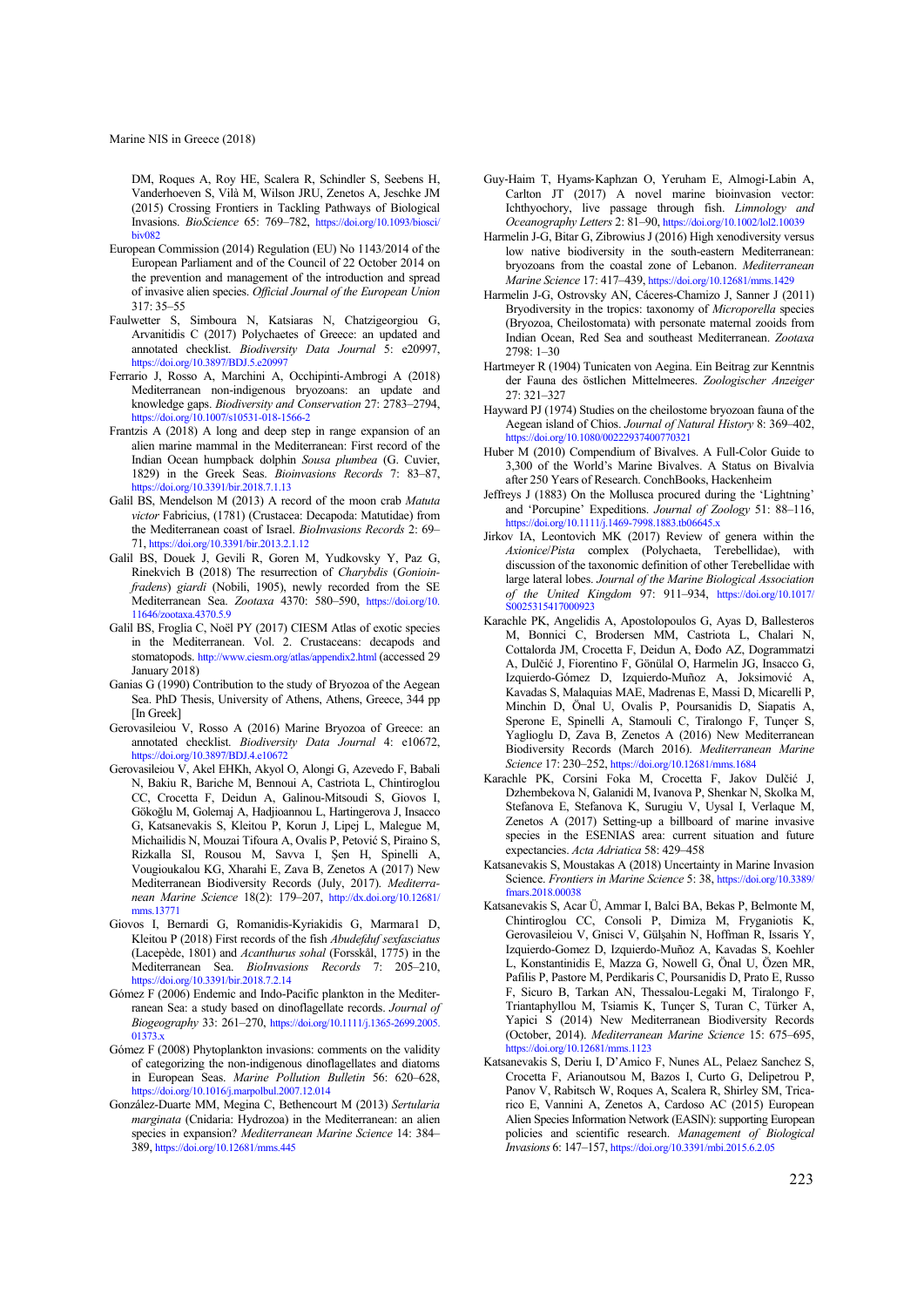- Katsanevakis S, Gatto F, Zenetos A, Cardoso AC (2013a) How many marine aliens in Europe. *Management of Biological Invasions* 4: 37–42, https://doi.org/10.3391/mbi.2013.4.1.05
- Katsanevakis S, Zenetos A, Belchior C, Cardoso AC (2013b) Invading European Seas: Assessing pathways of introduction of marine aliens. *Ocean and Coastal Management* 76: 64–74, https://doi.org/10.1016/j.ocecoaman.2013.02.024
- Kawai H, Kogishi K, Hanyuda T, Arai S, Gurgel CF, Nelson W, Meinesz A, Tsiamis K, Peters AF (2016) Phylogeographic analysis of the brown alga *Cutleria multifida* (Tilopteridales, Phaeophyceae) suggests a complicated introduction history. *Phycological Research* 64: 3e10, https://doi.org/10.1111/pre.12113
- Kiparissis S, Peristeraki P, Tampakakis K, Kosoglou I, Doudoumis V, Batargias C (2018) Range expansion of a restricted lessepsian: westbound expansion breakthrough of *Lagocephalus spadiceus* (Richardson, 1844) (Actinopterygii: Tetraodontidae). *BioInvasions Records* 7: 197–203, https://doi.org/10.3391/bir.2018.7.2.13
- Kondilatos G, Corsini-Foka M, Pancucci-Papadopoulou MA (2010) Occurrence of the first non-indigenous ascidian *Phallusia nigra* Savigny, 1816 (Tunicata: Ascidiacea) in Greek waters. *Aquatic Invasions* 5: 181–184, https://doi.org/10.3391/ai.2010.5.2.08
- Kondylatos G, Corsini-Foka M (2017) *Penaeus hathor* (Burkenroad, 1959) (Crustacea: Decapoda: Penaeidae) in Rhodian waters (Aegean Sea). *Cahiers de Biologie Marine* 58(4): 491–495
- Kondylatos G, Corsini-Foka M, Apostolopoulos G, Zenetos A (2016) *Synchiropus sechellensis* (Actinopterygii: Perciformes: Callionymidae), a new alien in the Aegean Sea and Hellenic waters. *Acta Adriatica* 57(1): 187–191
- Kondylatos G, Corsini-Foka M, Perakis E (2018) First record of the eastern Pacific isopod *Pentidotea resecata* (Stimpson, 1857) (Idoteidae), in the Mediterranean Sea and first record of the brachyuran crab *Matuta victor* (Fabricius, 1781) (Matutidae) in the Hellenic waters. *Mediterranean Marine Science* 19 (*in press*)
- Kondylatos G, Kampouris T, Kouloumperis V, Foka MC (2017) The Indo-Pacific brachyuran *Charybdis* (*Gonioinfradens*) *paucidentatus* (A. Milne-Edwards, 1861) (Brachyura, Portunidae) in the Cyclades, Aegean Sea. *Turkish Journal of Zoology* 41: 1118– 1120, https://doi.org/10.3906/zoo-1612-48
- Koukouras A, Matsa A (1998) The thoracican cirriped fauna of the Aegean Sea: new information, check list of the Mediterranean species, faunal comparisons. *Senckenbergiana maritima* 28: 133–142, https://doi.org/10.1007/BF03043144
- Koukouras A, Siamidou-Efremidou O (1978) Benthic fauna of the North Aegean Sea. I. Cionidae and Ascidiidae (Tunicata, Ascidiacea). *Vie et Milieux* 28–29: 635–646
- Koukouras A, Dounas C, Türkay M, Voultsiadou-Koukoura E (1992) Decapod crustacean fauna of the Aegean Sea: new information, check list, affinities. *Senckenbergiana Maritima* 22 (3/6): 217–244
- Koukouras A, Voultsiadou-Koukoura E, Kevrekidis T, Vafidis D (1995) Ascidian fauna of the Aegean Sea with a check list of the eastern Mediterranean and Black Sea species. *Annales de l'Institut Océanographique* 71: 19–34
- Koukousioura O, Dimiza MD, Triantaphyllou MV (2010) Alien foraminifers from Greek coastal areas (Aegean Sea, Eastern Mediterranean). *Mediterranean Marine Science* 11: 155–172, https://doi.org/10.12681/mms.98
- Krapp-Schickel T (2013) New or amended data on Mediterranean Amphipoda: genera *Dexamine*, *Ericthonius* and *Stenothoe*. *Zootaxa* 3613: 125–145, https://doi.org/10.11646/zootaxa.3613.2.2
- Kurt Şahin G (2014) *Marphysa cinari*, a new species of Eunicidae (Polychaeta) from the coasts of Turkey (eastern Mediterranean) and re-descriptions of *Marphysa kinbergi* McIntosh, 1910 and *Marphysa disjuncta* Hartman, 1961. *Journal of Natural History* 48: 1989–2006, https://doi.org/10.1080/00222933.2014.905125
- Langer MR (2008) Foraminifera from the Mediterranean and the Red Sea. In: Por FD (ed), Aqaba-Eilat, the improbable gulf: environment, biodiversity and preservation. Magnes Press, Jerusalem, Israel, pp 397–415
- Langer MR, Weinmann A.E, Lötters S, Rödder D (2012) "Strangers" in paradise: modeling the biogeographic range expansion of the foraminifera *Amphistegina* in the Mediterranean Sea. *The Journal of Foraminiferal Research* [42: 234–244, https://doi.org/10.2113/](https://doi.org/10.2113/gsjfr.42.3.234)  gsjfr.42.3.234
- Leene JE (1938) The Decapoda Brachyura of the Siboga-Expedition. VII. Brachygnatha: Portunidae. Siboga Expeditie Monografie 39C3(131): 1–156
- Lipej L, Acevedo I, Akel EHK, Anastasopoulou A, Angelidis A, Azzurro A, Castriota L, Çelik M, Cilenti L, Crocetta F, Deidun A, Dogrammatzi A, Falautano M, Fernández-Álvarez FÁ, Gennaio R, Insacco G, Katsanevakis S, Langeneck J, Lombardo BM, Mancinelli G, Mytilineou Ch, Papa L, Pitacco V, Pontes M, Poursanidis D, Prato E, Rizkalla SI, Rodríguez-Flores PC, Stamouli C, Tempesti J, Tiralongo F, Tirnetta S, Tsirintanis K, Turan C, Yaglioglu D, Zaminos G, Zava B (2017) New Mediterranean Biodiversity Records (March 2017). *Mediterranean Marine Science* 18: 179–201, https://doi.org/10.12681/mms.2068
- Lolas A, Antoniadou C, Vafidis D (2018) Spatial variation of molluscan fauna associated with *Cystoseira* assemblages from a semi-enclosed gulf in the Aegean Sea. *Regional Studies in Marine Science* 19: 17–24, https://doi.org/10.1016/j.rsma.2018.03.003
- Lucy FE, Roy H, Simpson A, Carlton JT, Hanson JM, Magellan K, Campbell ML, Costello MJ, Pagad S, Hewitt CL, McDonald J, Cassey P, Thomaz SM, Katsanevakis S, Zenetos A, Tricarico E, Boggero A, Groom QJ, Adriaens T, Vanderhoeven S, Torchin M, Hufbauer R, Fuller P, Carman M, Conn DB, Vitule JRS, Canning-Clode J, Galil B, Ojaveer H, Bailey SA, Therriault T, Claudi R, Gazda A, Dick JTA, Caffrey J, Witt A, Kenis M, Lehtiniemi M, Helmisaari H, Panov VE (2016) INVASIVESNET towards an International Association for Open Knowledge on Invasive Alien Species. *Management of Biological Invasions* 7: 131–139, https://doi.org/10.3391/mbi.2016.7.2.01
- Manousis T, Kontadakis C, Polyzoulis G, Mbazios G, Galinou-Mitsoudi S (2018) New marine gastropod records for the Hellenic waters. *Journal of Biological Research-Thessaloniki* 25: 6, https://doi.org/10.1186/s40709-018-0077-3
- Marchini A, Galil BS, Occhipinti-Ambrogi A (2015) Recommendations on standardizing lists of marine alien species: Lessons from the Mediterranean Sea. *Marine Pollution Bulletin* 101: 267–273, https://doi.org/10.1016/j.marpolbul.2015.09.054
- Marshall BA (1983) A revision of the Recent Triphoridae of southern Australia (Mollusca: Gastropoda). *Records of the Australian Museum* 2: 1–119, https://doi.org/10.3853/j.0812-7387.2.1983.102
- Matsuura K, Golani D, Bogorodsky SV (2011) The first record of *Lagocephalus guentheri* Miranda Ribeiro, 1915 from the Red Sea with notes on previous records of *L. lunaris* (Actinopterygii, Tetraodontiformes, Tetraodontidae). *Bulletin of the National Museum of Nature and Science (Series A)* 37: 163–169
- Meriç E,Yokeş MB, Avşar N, Kıyak NG, Öner E, Nazik A, Demirtaşlı E, Dinçer F, Öztürk MZ (2016) Did *Amphistegina lobifera* Larsen reach the Mediterranean via the Suez Canal? *Quaternary International* [401: 91–98, https://doi.org/10.1016/j.](https://doi.org/10.1016/j.quaint.2015.08.088)  quaint.2015.08.088
- Merkado G, Holzmann M, Apothéloz-Perret-Gentil L, Pawlowski J, Abdu U, Almogi-Labin A, Abramovich S (2013) Molecular evidence for Lessepsian invasion of Soritids (larger symbiont [bearing benthic foraminifera\).](https://doi.org/10.1371/journal.pone.0077725) *PloS ONE* 8: e77725, https://doi. org/10.1371/journal.pone.0077725
- Micali P, Siragusa F, Agamennone F, Germana A, Sbrama C (2017) Karpathos Island (Greece) and its Indo-Pacific alien species. Part 1. *Bolletino Malacologico* 53: 40–49
- Minos G, Imsiridou A, Economidis PS (2010) *Liza haematocheilus*  (Pisces, Mugilidae) in the northern Aegean Sea. In: Golani D, Appelbaum-Golani B (eds), Fish invasions of the Mediterranean Sea: change and renewal. Pensoft Publishers, pp 313–332
- Monniot C (1983) Ascidies littorales de Guadeloupe. II. Phlébobranches. *Bulletin du Muséum national d'Histoire Naturelle Paris* 5: 51–71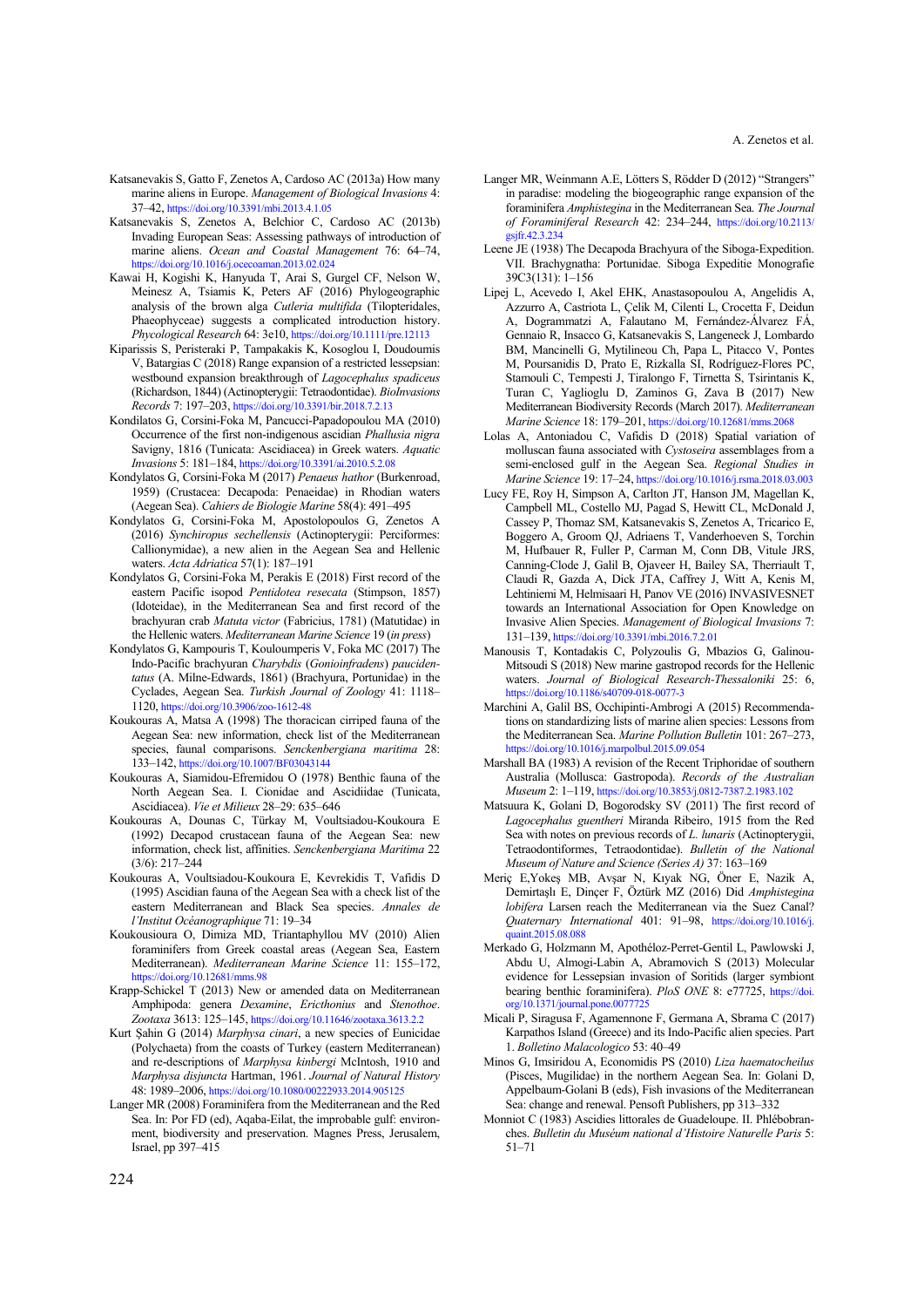- Morri C, Bianchi CN, Cocito S, Peirano A, De Biase AM, Aliani S, Pansini M, Boyer M, Ferdeghini F, Pestarino M, Dando P (1999) Biodiversity of marine sessile epifauna at an Aegean island subject to hydrothermal activity: Milos, eastern Mediterranean Sea. *Marine Biology* [135: 729–739, https://doi.org/](https://doi.org/10.1007/s002270050674)  10.1007/s002270050674
- Morri C, Puce S, Bianchi CN, Bitar G, Zibrowius H, Bavestrello G (2009) Hydroids (Cnidaria: Hydrozoa) from the Levant Sea (mainly Lebanon), with emphasis on alien species. *Journal of the Marine Biological Association of the United Kingdom* 89: 49–62, https://doi.org/10.1017/S0025315408002749
- Mytilineou Ch, Akel EHK, Babali N, Balistreri P, Bariche M, Boyaci YÖ, Çelik M, Cilenti L, Constantinou C, Crocetta F, Dereli H, Dounas C, Durucan F, Garrido A, Gerovasileiou V, Kapiris K, Kebapcioglu T, Kleitou P, Krystalas A, Lipej L, Maina I, Marakis P, Mavrič B, Moussa R, Peña-Rivas L, Poursanidis D, Renda W, Rizkalla Si, Rosso A, Scirocco T, Sciuto F, Servello G, Tiralongo F, Yapici S, Zenetos A (2016) New Mediterranean Biodiversity Records (November 2016). *Mediterranean Marine Science* 17: 794–821, https://doi.org/10.12681/mms.1976
- Nizamuddin M (1981) Contribution to the marine algae of Libya Dictyotales. *Bibliotheca Phycologica*, Vol. 54. J. Cramer, Vaduz, 122 pp
- Nunes AL, Katsanevakis S, Zenetos A, Cardoso AC (2014) Gateways to alien invasions in the European seas. *Aquatic Invasions* 9: 133–144, https://doi.org/10.3391/ai.2014.9.2.02
- Pancucci-Papadopoulou MA, Naletaki M (2007) A new alien species in the Mediterranean? On the presence of *Sirpus monodi* Gordon, 1953 (Brachyura, Pirimelidae) in Greece. *Mediterranean Marine Science* 8: 91–96, https://doi.org/10.12681/mms.157
- Pancucci-Papadopoulou MA, Kevrekidis K, Corsini-Foka M, Simboura N (2005a) Changes in species: invasion of exotic species. In: Papathanassiou E, Zenetos A (eds), State of the Hellenic Marine Environment. HCMR Publications, Athens, Greece, pp 336–342
- Pancucci-Papadopoulou MA, Zenetos A, Corsini-Foka M, Politou CH (2005b) Update of marine aliens in Hellenic waters. *[Mediterranean Marine Science](https://doi.org/10.12681/mms.188)* 6: 147–158, https://doi.org/10. 12681/mms.188
- Papaconstantinou C (2014) Fauna Graeciae. An updated checklist of the fishes in the Hellenic Seas. Monographs on Marine Sciences, 7. HCMR, Athens, Greece, 340 pp
- Pérès JM, Picard J (1958) Recherches sur les peuplements benthiques de la Méditerranée nord-orientale. *Annales de l'Institut Océanographique Monaco* 34: 213–291
- Roch F (1940) Die terediniden des mittelmeers. *Thalassia* 4: 1–147
- Rosso A, Di Martino E (2016) Bryozoan diversity in the Mediterranean Sea: an update. *Mediterranean Marine Science* 17: 567– 607, https://doi.org/10.12681/mms.1706
- Roy HE, Adriaens T, Aldridge DC, Bacher S, Bishop JDD, Blackburn TM, Branquart E, Brodie J, Carboneras C, Cook EJ, Copp GH, Dean HJ, Eilenberg J, Essl F, Gallardo B, Garcia M, García-Berthou E, Genovesi P, Hulme PE, Kenis M, Kerckhof F, Kettunen M, Minchin D, Nentwig W, Nieto A, Pergl J, Pescott O, Peyton J, Preda C, Rabitsch W, Roques A, Rorke S, Scalera R, Schindler S, Schönrogge K, Sewell J, Solarz W, Stewart A, Tricarico E, Vanderhoeven S, van der Velde G, Vilá M, Wood CA, Zenetos A (2015) Invasive alien species – Prioritising prevention efforts through horizon scanning ENV.B.2/ETU/2014/0016. European Commission, 227 pp
- Rullier F (1963) Les Annélides polychètes du Bosphore, de la Mer de Marmara et de la Mer Noire, en relation avec celles de la Méditerranée. *Rapport et Procès-Verbaux des Réunions de la Commission Internationale pour l'Exploration Scientifique de la Mer Méditerranée* 17: 161–260
- Rusmore-Villaume ML (2008) Seashells of the Egyptian Red Sea The Illustrated Handbook. The America University in Cairo Press, Cairo and New York, 307 pp
- Sabeur HI, Wafa FS, Asma H, Malika BH (2016) Long term characterization of *Trichodesmium erythraeum* blooms in Gabès

Gulf (Tunisia). *Continental Shelf Research* 124: 95–103, https://doi.org/10.1016/j.csr.2016.05.007

- Savigny J-C (1816) Mémories sur les animaux sans vèrtebres. Seconde Partie. Panckoucke CLF, Paris, 239 pp
- Schellenberg A (1928) Report on the Amphipoda. *Journal of Zoology* 22: 633–692, https://doi.org/10.1111/j.1096-3642.1928.tb00209.x
- Schnetter R, Schnetter ML (1981) Marine Benthosalgen von Kephalinia (Jonische Inseln). *Bibliotheca Phycologica* 51: 111–152
- Simboura N, Nicolaidou A (2001) The Polychaetes (Annelida, Polychaeta) of Greece: checklist, distribution and ecological characteristics. Monographs on Marine Sciences, Series no 4. NCMR, Athens, Greece, 115 pp
- Simboura N, Sahin GK, Panagoulia A, Katsiaras N (2010) Four new alien species on the coasts of Greece (Eastern Mediterranean). *[Mediterranean Marine Science](https://doi.org/10.12681/mms.81)* 11: 341–352, https://doi.org/10. 12681/mms.81
- Siokou I, Ateş AS, Ayas D, Ben Souissi J, Chatterjee T, Dimiza M, Durgham H, Dogrammatzi K, Erguden D, Gerakaris V, Grego M, Issaris Y, Kadis K, Katağan T, Kapiris K, Katsanevakis S, Kerkhof F, Papastergiadou E, Pešić V, Polychronidis L, Rifi M, Salomidi M, Sezgin M, Triantaphyllou M, Tsiamis K, Turan C, Tziortzis I, D'Udekem D'Acoz C, Yaglioglu D, Zaoual J, Zenetos A (2013) New Mediterranean Biodiversity Records (June 2013). *Mediterranean Marine Science* 14: 238–249, https://doi.org/10.12681/mms.450
- Skarvelis K, Giannakaki A, Kosoglou G, Peristeraki P (2015) Data on frequency of occurrence of alien species caught on the coastal fisheries of Crete. In: Proceedings of the 11th Panhellenic Symposium on Oceanography & Fisheries, Mytilene, Greece, May 13-17, 2015, pp 609–612
- Skoufas G, Tsirika A (2003) Preliminary results of the epibiotic flora on *Eunicella singularis* (Gorgonacea) colonies from the north Aegean Sea. In: Proceedings of the Second Mediterranean Symposium on Marine Vegetation, Athens, Greece, December 12–13, 2003, pp 244
- Stamouli C, Akel EH Kh, Azzurro E, Bakiu R, Bas AA, Bitar G, Boyaci YÖ, Cakalli M, Corsini-Foka M, Crocetta F, Dragičević B, Dulčić J, Durucan F, El Zrelli R, Erguden D, Filiz H, Giardina F, Giovos I, Gönülal O, Hemida F, Kassar A, Kondylatos G, Macali A, Mancini E, Ovalis P, Paladini De Mendoza F, Pavičič M, Rabaoui L, Rizkalla SI, Tiralongo F, Turan C, Vrdoljak D, Yapici S, Zenetos A (2017) New Mediterranean Biodiversity Records (December 2017). *Mediterranean Marine Science* 18(3): 534–556
- Steger J, Stockinger M, Ivkić A, Galil BS, Albano PG (2018) New records of non-indigenous molluscs from the eastern Mediterranean Sea. *BioInvasions Records* 7: 245–257, https://doi.org/10.3391/bir.2018.7.3.05
- Steidinger KA, Tangen K (1997) Dinoflagellates. In: Tomas CR (ed), Identifying marine phytoplankton. Academic Press, San Diego, [CA, USA, pp 387–584, https://doi.org/10.1016/B978-012693018-4/](https://doi.org/10.1016/B978-012693018-4/50005-7)  50005-7
- Streftaris N, Zenetos A, Papathanassiou E (2005) Globalisation in marine ecosystems - The story of non indigenous marine species across European Seas. *Oceanography & Marine Biology: An Annual Review* 43: 421–455
- Tempesti J, Rossano C, Gambineri S, Plaiti W, Scapini F (2016) New records in the Mediterranean for the non-indigenous species *Paranthura japonica* Richardson, 1909 (Anthuridea, Isopoda). *Biologia Marina Mediterranea* 23(1): 249
- Triantaphyllou MV, Dimiza MD, Koukousioura O, Hallock P (2012) Observations on the life cycle of the symbiont-bearing foraminifer *Amphistegina lobifera* Larsen, an invasive species in coastal ecosystems of the Aegean Sea (Greece, E. Mediterranean). *The Journal of Foraminiferal Research* 42: 143–150, https://doi.org/10.2113/gsjfr.42.2.143
- Tsiamis K (2012) Alien macroalgae of the sublittoral zone of the Greek coasts. PhD Thesis, Department of Biology, Athens University, Greece, 336 pp